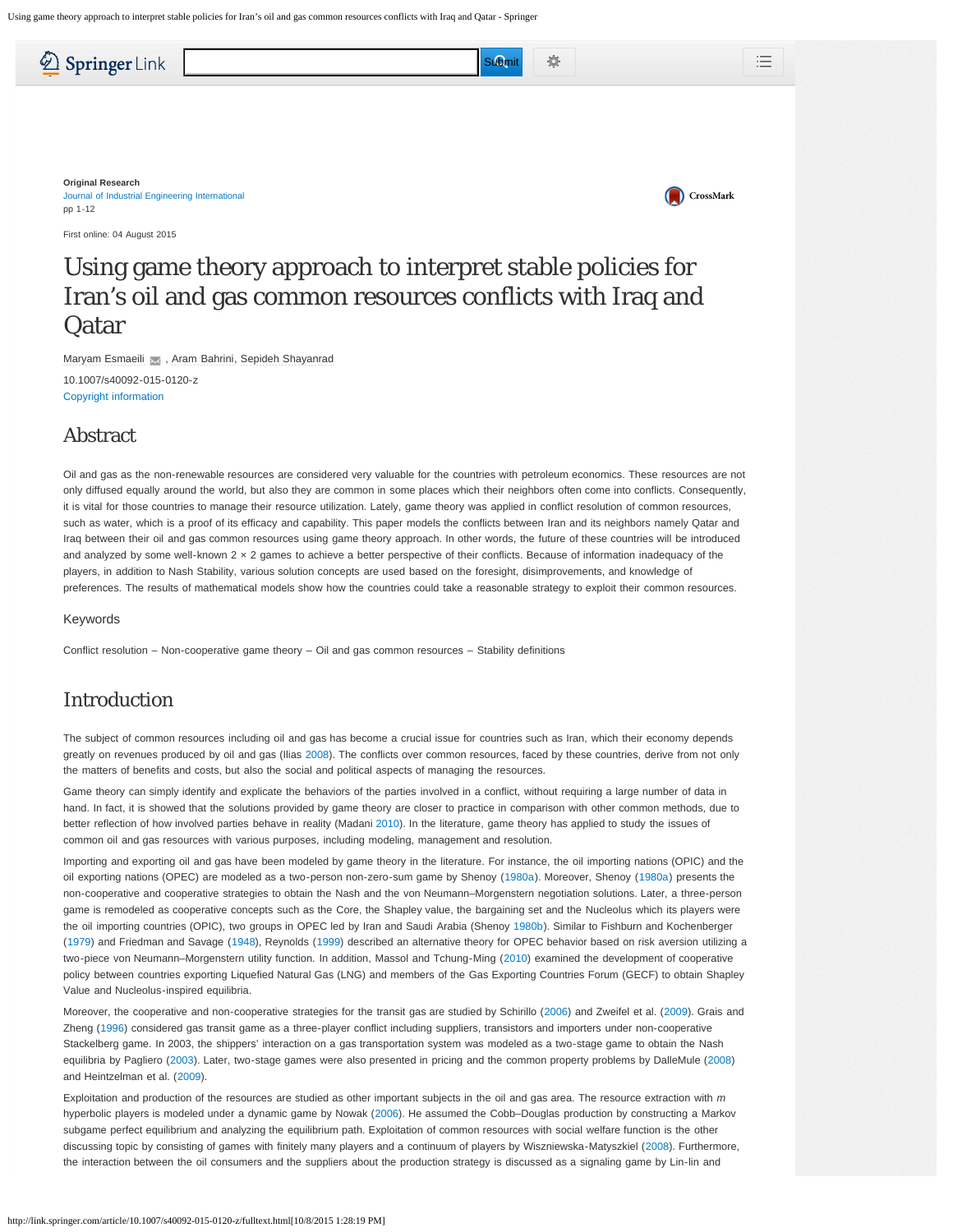Zhong-ying ([2008\)](#page-10-7). They obtained the separating, pooling and hybrid equilibria in their model. Yang [\(2008](#page-11-9)) simulates strategic interactions between OPEC's decisions and ANWR (Alaskan Arctic National Wildlife Refuge) exploration as a dynamic game. Boyce and Vojtassak ([2008](#page-9-1)) developed the theory of 'oil'igopoly exploration of resource based on predicting over-explore and Nash equilibrium level of exploration. Later Krasovskii et al. ([2009\)](#page-10-8) suggested a game-dynamic model of the operation of several interacting gas pipeline projects by modeling the current quantities of gas supply as approximations to Nash equilibrium points in the instantaneous "gas supply games". The study resulted in finding numerically Nash equilibrium commercialization policies for the entire group of the pipelines and using the model to analyze Caspian gas market. Castillo and Dorao ([2013](#page-9-2)) introduced a decision-making framework based on game theory that simultaneously solves a multi-objective and multi-level decision making problem for the conceptual design and project evaluation in the oil and gas industry.

Game theory is also used in saving energy subject. For example, Magirou ([1984](#page-10-9)) analyzed the process of national decision making about energy saving and fuel switching programs under non-cooperative policy as a non-zero-sum game. Afterward, strategic petroleum reserves were presented as a Markov game and a stochastic dynamic game to build up and draw down the policies by Fan and Zhang ([2010](#page-10-10)) and Murphy and Oliveira ([2010](#page-10-11)). Moreover, Aplak and Sogut ([2013\)](#page-9-3) evaluated a hybrid methodology consisting of fuzzy and game theoretic approaches for energy management decision making process. In this model, the players were defined as Industry and environment, and using MCDM methods their strategies were analyzed. The obtained hybrid method could be used in complex structures like sectors from production to consumption, and also energy intensive sectors.

Although oil and gas resources are studied from several perspectives in the literature, managing such vital resources not only requires a proper recognition of plans and objectives, but also necessitates the cognizance of limitations and conditions. For instance, Iran has a large number of joint fields on borders with Iraq, Kuwait, Saudi Arabia, Qatar, United Arab Emirates and Oman (Esrafili and Kiani [2011\)](#page-10-12). The number of joint oil and gas fields in Iran is estimated near 28, including 18 oil fields, 4 gas fields and 6 oil and gas fields, which make Iran one of the few countries in the world who has this grand number of hydrocarbour resources (Mehr News [2011](#page-10-13)). But unfortunately, common field developments by Iran have been delayed due to various technical problems, contractual issues and recently politics (Johnson and Bruno [2012](#page-10-14)). While in the meantime, all the involved countries are outrunning Iran by rapidly developing and exploiting the fields without considering the irreversible repercussions. In fact the statistics provided by Organization of the Petroleum Exporting Countries bulletin (OPEC) on 2010–2011 (OPEC 2010– 2011) show that the proportion of oil exportations to whole exportations for Iran, Qatar and Iraq is 85.4, 40.6, 98.2 %, respectively. Therefore, it is concluded that in spite of the great dependence of Iran's economy on oil exportation, Iran has not been able to profit from its numerous resources as well as other competing countries such as Qatar and Iraq.

Notwithstanding the research in theoretical aspects in common resource conflict (Gibbons [1992](#page-10-15); Ostrom et al. [1994](#page-11-10)), the solution concepts are not yet well applied into real common resources confliction. Therefore, in this paper, it is attempted to illustrate the worthwhile utility of game theory in managing of Iran's common resource conflict. In other words, by presenting some famous games of oil and gas resources between Iran and its surrounding countries which share common resources, they would be able to make better decisions and, therefore, manage their resources more accurately.

In the next section, a brief explanation of game theory and wide range of solution concepts are presented. In ["Iran's oil and gas common](#page-2-0) [resource management as non-cooperative games"](#page-2-0) Iran's oil and gas conflicts with aforementioned countries are presented using well-known 2 x 2 games. Then, in "[Advisable policies for each player in introduced games"](#page-7-0), most advisable policies for each player in separate games are offered to manage optimally their incomes and resources. Finally, conclusion and some suggestions for future works are presented.

## Game theory

Game theory is a branch of mathematics, operations research and economics applied to study decision makers' behavior in conflict resolution. A conflict may arise when two or more agents with different objectives share the same system or resources (Krippendorff [1986](#page-10-16)). These agents may be individuals, groups, firms, or any combination of these (Turocy and Von Stengel [2001](#page-11-11)). A game is described as the interactions between players whose decisions affect the payoffs of others (Bahrini [2011\)](#page-9-4). Game theory is defined by three specifications: the number of players, their strategies and their payoffs (Shor [2005a](#page-11-12)). Based on the payoffs of players, games are divided into two major categories, zerosum games and non-zero-sum game. In zero-sum games, whatever one player gains, the other player loses vice versa of non-zero-sum games. Non-zero-sum games better represent real-life situations that have more complications in the decision making process (Schneider [2001\)](#page-11-13), and sometimes more potential for cooperation. Often, players will notice that their interests might at least sometimes be best served by not cooperating, or in other words swerving from the system's optimal solutions (Madani and Hipel [2011\)](#page-10-17). In game theory, each player chooses a policy that optimizes his own objective. Therefore, this method is believed to be able to simulate the conflicts more realistically. Because in practice, the principal concern of players is to maximize their own benefits by making a decision which might not be beneficial to the whole system. These self-optimizing attitudes might provide non-cooperative behaviors from players, even when cooperative behavior is the best solution for all, and that is where game theory can be more powerful than other methods (Madani [2010](#page-10-1)).

Besides, the lack of availability of specific data which sometimes are inevitable does not bound game theoretical analyses. Through such analyses, not only the important aspects of the decision problem can be identified but also the participants can learn much through the approach and the point of view of game theory. Moreover, game theory provides us with the ability to analyze different situations from various aspects. It can contribute to achieve prosperity in international and political affairs, business, peace and war (Bahrini [2011](#page-9-4)).

To analyze the games, there are major characteristics for solution concepts, including foresight, willingness to disimprove and knowledge of preferences (Madani et al. [2011](#page-10-18)). The most commonly used solution concept in game theory is the well-known Nash stability (Madani and Hipel [2011\)](#page-10-17). However, considering people's complicated attitudes, a solution concept like Nash might not be able to reflect the decisions of people with all kinds of characteristics (Bahrini [2011](#page-9-4)). Therefore, application of various solution concepts while analyzing a game might better reflect the game's outcomes (Madani and Hipel [2007](#page-10-19)). The games are analyzed using several stability definitions including the Nash stability (*R*), General meta-rationality (GMR), Symmetric meta-rationality (SMR), Sequential stability (SEQ), Limited-move stability (*L* h), and Non-myopic stability (NM) which the main characteristics are briefly shown in Table [1](#page-2-1) (for more details, see Madani and Hipel [\(2011](#page-10-17))). In addition, some of the basic characteristics of a game such as dominant strategy, strictly dominant strategy, and Pareto optimal outcomes are investigated.

#### **Table 1**

Main characteristics of the stability definitions (Sheikhmohammady et al. [2011](#page-11-14))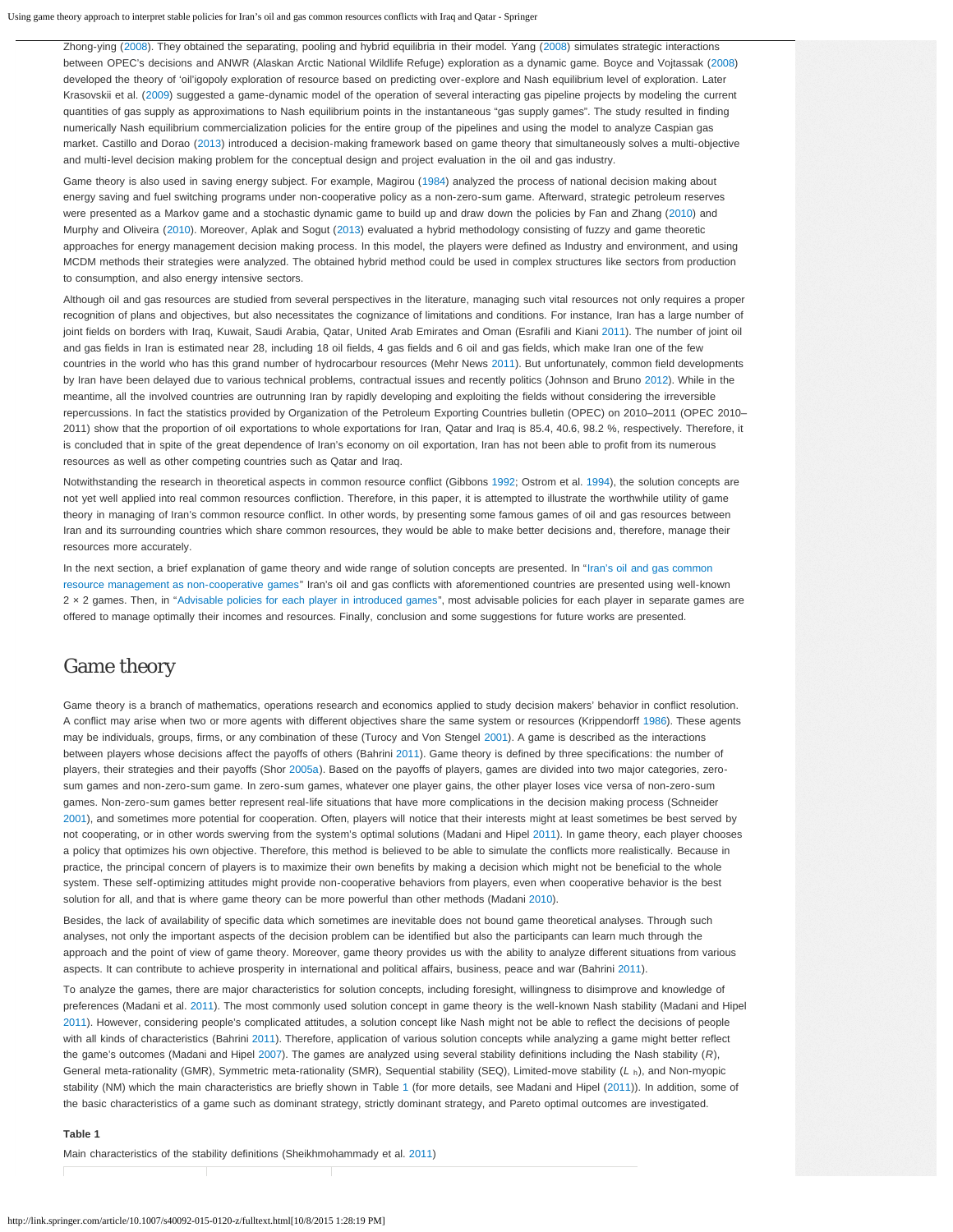<span id="page-2-1"></span>

| Characteristics          | Sub-characteristics | Stability definitions |            |            |     |                |           |
|--------------------------|---------------------|-----------------------|------------|------------|-----|----------------|-----------|
|                          |                     | Nash                  | <b>GMR</b> | <b>SMR</b> | SEQ | L <sub>h</sub> | <b>NM</b> |
| Foresight                | Low (1 move)        |                       |            |            |     |                |           |
|                          | Medium (2 moves)    |                       |            |            |     |                |           |
|                          | Medium (3 moves)    |                       |            |            |     |                |           |
|                          | Variable (h moves)  |                       |            |            |     |                |           |
|                          | Unlimited           |                       |            |            |     |                |           |
| Disimprovements          | Never               |                       |            |            |     |                |           |
|                          | By opponent         |                       |            |            |     |                |           |
|                          | Strategic           |                       |            |            |     |                |           |
| Knowledge of preferences | Own                 |                       |            |            |     |                |           |
|                          | All                 |                       |            |            |     |                |           |

## <span id="page-2-0"></span>Iran's oil and gas common resource management as non-cooperative games

Because of many reasons such as the non-renewable structure of oil and gas resources, prediction of scientists about lack of resources in the near future, etc., oil and gas conflicts occurring in the real world are often complicated; therefore, it is indispensable to describe these complex models with less-complicated game theory models. However, using such simple models can lead to increased understanding of the real-world conflict in terms of its fundamental structure and strategic potentialities (Madani and Hipel [2011\)](#page-10-17). In the following subsections, some famous 2 × 2 games are introduced, formulated, and solved. Additionally, the probable outcome of the conflicts is analyzed using a wide range of solution concepts and the results are discussed.

## Iran–Qatar conflict over South Pars and North Dome common oil field (Prisoner's Dilemma game)

<span id="page-2-2"></span>The Prisoner's Dilemma (PD) is one of the most famous strategic games in game theory. Its name comes from a story involving suspects in a crime. Its importance is due to various situations in which the parties have incentives similar to those faced by the suspects in prisoner's dilemma. In other words, different real-world conflicts of economic, social and even political aspects can appropriately be modeled by PD (Bahrini [2011](#page-9-4)). The conflict between Iran and Qatar over South Pars oil field at the present time (January, 2015) which is shown in Fig. [1](#page-2-2) could be an example of coordination oil resource games. This field covers an area of 9700 square kilometers of which less than 40 % is in Iranian territorial waters (South Pars) and the rest is in Qatari territorial waters (North Field or North Dome) (Chabrelie [2006\)](#page-9-5). Qatar has started extraction of natural gas from the North Dome since 1991. With more than a decade of deferment, Iran started extraction in 2002. But unlike Qatar, Iran has not made much remarkable progress (IRAEE [2008](#page-10-20))

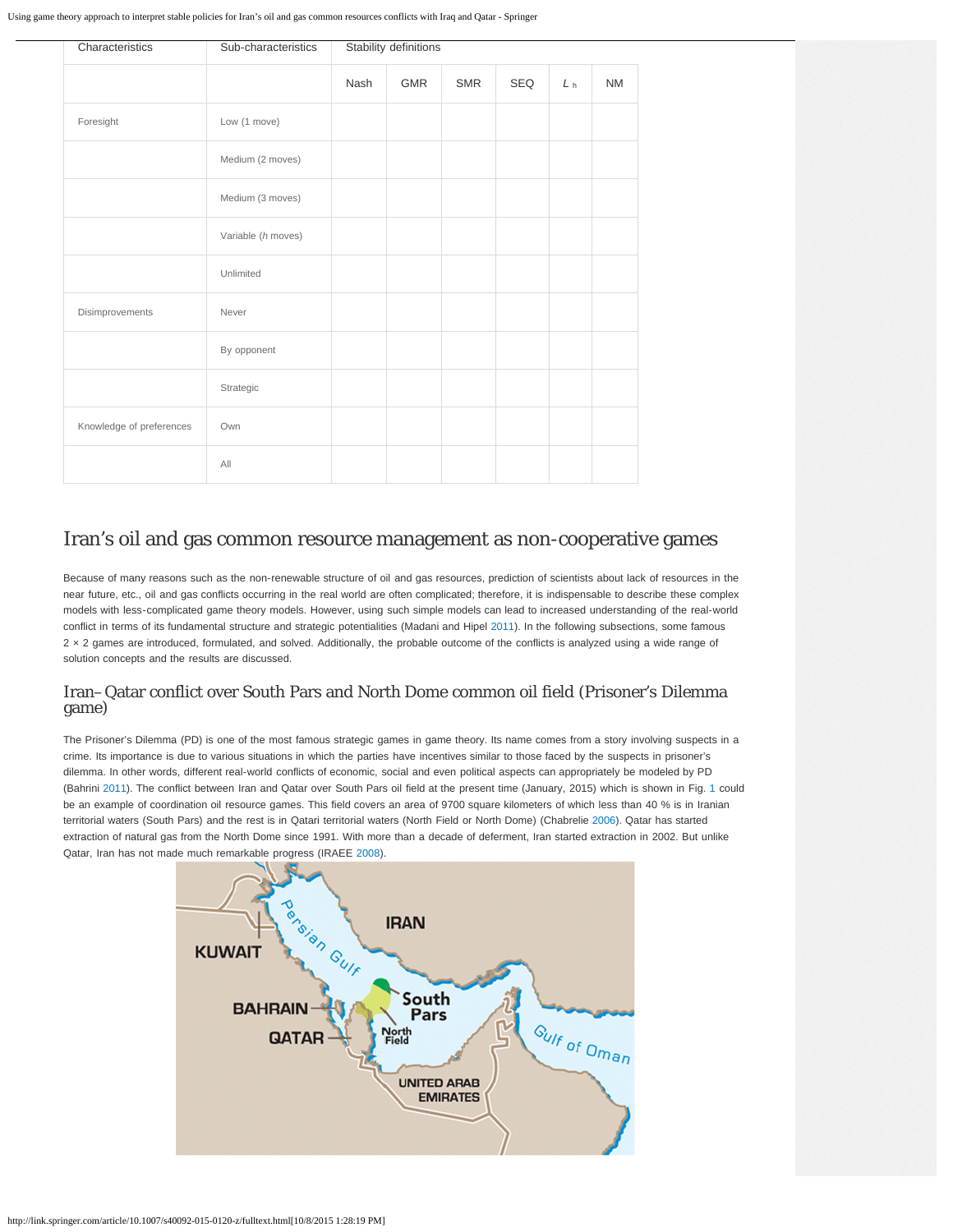#### **Fig. 1**

#### Geographical location of Iran–Qatar conflict over South Pars and North Dome common oil (EP-[2010\)](#page-9-6)

As for the South Pars oil field, the situation is even more critical (Mehr News [2011\)](#page-10-13). A few years ago (2009), Iran claimed that South Pars oil field is not a common field (Fars News Agency [2009](#page-10-21)) and, therefore, some deal it is not their first priority to develop it (BEDigest [2011](#page-9-7); Mehr News [2011](#page-10-13)). At the present time (January, 2015), due to lack of international investment, contractual issues (Johnson and Bruno [2012\)](#page-10-14) and also by not being provided with the adequate financial resources, Iran has the most retardation in the development of South Pars' common layers. On the other hand, Qatar has been able to make use of this field, and is extracting oil with the average of 700 thousand barrels per day (Tala News [2013](#page-11-15)). It is predicted that by completion of some of the development stages in the upcoming year, the extraction of this country from the oil layers of South Pars would reach up to 1 million barrels per day. At the same time, the share of Iran from this common oil field compared to Qatar is insignificant (Mehr News [2011\)](#page-10-13).

During this period, the structure could be similar to a Prisoner's Dilemma. At first, countries might assume that the more they extract, the more they can gain; however, without having a long-term vision players may face various complications in future. If both countries extract at high extraction rates (HER), not only the oil levels would drop, but also the extracting costs would increase. In addition, it would reduce profit and ultimately lead into economic infeasibility of extraction (EBI [2003a](#page-9-8)). It is worth remembering that oil and gas exploration, extraction and production may leave negative impacts on ecosystems and biodiversity (EBI [2003b](#page-9-9)). But if both countries extract at a low extraction rate (LER), the oil level will not decrease and countries can enjoy long-term profits. In other words, cooperative extraction increases profits for both countries.

<span id="page-3-0"></span>Qatar has achieved the best outcome which is getting a "free ride". In this case, the extraction costs are low compared to the state where both countries extract non-cooperatively and the crop sale revenues are high in comparison with states where Qatar decides to cooperate. Alternatively, high extraction costs and low crop revenues lead to the lowest payoffs, if Qatar selects a cooperative policy while Iran does not wish to cooperate. Figure [2](#page-3-0) represents the conflict in a normal form with cardinal payoffs. In this figure, the two rows and the two columns correspond to the two possible actions of Iran and Qatar, respectively. The numbers in each cell are the players' payoffs to the action profile to which the cell corresponds, with Iran's payoff listed first. A greater payoff indicates a higher utility for a player. It should be noted that the ordinal payoff in Fig. [2](#page-3-0) is obtained based on the parametric form of model in the appendix (A). The outcomes of the game, considering different solution concepts, are shown in Table [2](#page-3-1).



#### **Fig. 2**

Iran–Qatar conflict over South Pars and North Dome common oil field (PD game)

#### <span id="page-3-1"></span>**Table 2**

The results of stability analysis for the Iran–Qatar conflict

|                      | (LER, LER) |       | (LER, HER) |       | (HER, LER) |       | (HER, HER) |       |  |
|----------------------|------------|-------|------------|-------|------------|-------|------------|-------|--|
| Stability definition | Stable for |       |            |       |            |       |            |       |  |
|                      | Iran       | Qatar | Iran       | Qatar | Iran       | Qatar | Iran       | Qatar |  |
| Nash (R)             |            |       |            |       |            |       |            |       |  |
| <b>GMR</b>           |            |       |            |       |            |       |            |       |  |
| SMR                  |            |       |            |       |            |       |            |       |  |
| SEQ                  |            |       |            |       |            |       |            |       |  |
| L <sub>2</sub>       |            |       |            |       |            |       |            |       |  |
| Lз                   |            |       |            |       |            |       |            |       |  |
| Non-Myopic $(L_4)$   |            |       |            |       |            |       |            |       |  |

In this game, cooperative extraction (LER, LER) would provide both countries with more benefits which are socially efficient and Pareto optimal. States (LER, HER) and (HER, LER) in which Qatar and Iran are giving a free ride, respectively, are the worst outcome for each country. However, the cooperative resolution is Pareto optimal, which means that extraction by at least one player is the Pareto optimal solution. It is worth mentioning that a low extraction rate would keep the system survival. In addition, HER is a strictly dominant strategy for each player and (HER, HER) is a Pareto inferior outcome, a strictly dominant strategy equilibrium and the only Nash equilibrium of the game. The results show that according to all considered stability definitions, (HER, HER) is stable for the two players and is considered as an equilibrium for all the solution methods, although this state is not quite appropriate considering the payoffs of each party. (HER, LER) and (LER, HER) are stable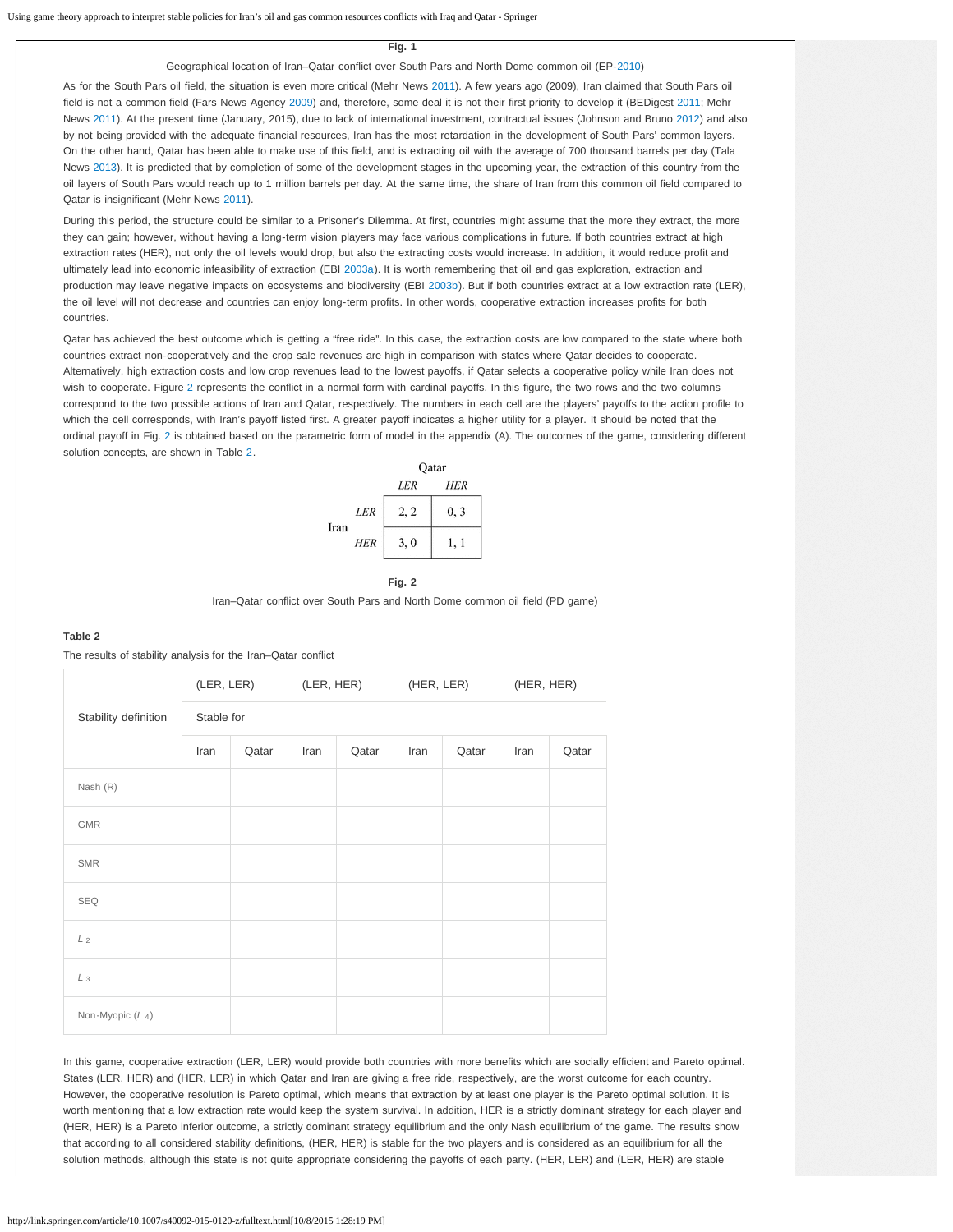under all the stability definitions only for one of the players (the one who is getting a free ride) and are never considered as equilibria. State (LER, LER) is Pareto optimal which is stable under all stability definitions except Nash. Therefore, only a shortsighted player would not recognize this stable state and any player who can see at least two moves (including the adversary's) is capable of such distinction. The states which are stable under more stability definitions have more chance in practical conflict resolution (Madani and Hipel [2011](#page-10-17)). Thus, (LER, LER) and (HER, HER) are the probable outcomes of such games.

In real conflicts, players often have wider foresight than what Nash stability predicts (Bahrini [2011\)](#page-9-4). Consequently, state (LER, LER) provides the players with higher payoffs comparing to (HER, HER); thus, (LER, LER) is most likely to be the final outcome. State (LER, HER) is the status quo of the conflict in which Iran and Qatar are exploiting the oil field with a low and high extraction rate, respectively. Although the structure of the presented game is similar to PD, in this game the players are able to change their strategies repeatedly, unlike PD which is a one-move game (Madani and Hipel [2011\)](#page-10-17). In the status quo, Qatar is getting a free ride from Iran which is desirable for Qatar. This state would remain the best possible outcome for Qatar enjoying the benefits unless Iran implements a credible action to achieve a high rate extraction. Needless to mention that based on various solution concepts, (HER, LER) and (LER, HER) are not considered stable. As a result, the current state will not also be stable. On the other hand, Iran is making the least profit from the common oil resources in the current situation. Iran is better off considering the loss of benefits, therefore, change its policy and move from LER to HER. If Iran assigns more financial resources to exploitation and extraction, the game would be led towards (HER, HER). In that case, if countries are non-myopic and aware of the payoffs, they would try to reach the state (LER, LER) to maximize their long-term benefits. To reach this state, both countries are required to shift from HER to LER simultaneously or else they would both end up in worse situations.

## Iran–Iraq conflict over well number four of Fakka field (Chicken game)

<span id="page-4-0"></span>Game of Chicken is a game in which two drivers driving towards each other at high speeds. Each player can either swerve (S) or drive straight (DS). The first one to swerve would be called the "chicken" for not having the courage to drive straight ahead and the other would be a proud winner. If none of them swerves, they would both suffer injuries or even die due to a fatal accident. It is supposed that when both drivers "chicken out", they drive in an opposite direction not leading to an accident (Madani and Hipel [2011\)](#page-10-17). An example of an anti-coordination game could be the Iran–Iraq conflict on the well Number Four of the Fakka field (Fig. [3\)](#page-4-0).



#### **Fig. 3**

The location of Fakka oil field on borders of Iran and Iraq (The New York Times [2009\)](#page-11-16)

<span id="page-4-1"></span>In 2009, border controversies were incited as Iraq started to sell development rights to fields like Fakka which are close to Iran's frontier (The New York Times [2009\)](#page-11-16). After mentioned controversies, in December of 2009, Iraq announced that about ten Iranian soldiers have crossed the border, occupied well Number Four in Maysan Province in southeastern Iraq and flagged it (BBC News [2009\)](#page-9-10). Iraq considered this act as an invasion and demanded immediate evacuation of the field. Iraq claimed to have dug oil wells on the Fakka field before the Iran–Iraq war, but Iran stated that the area near well Number Four occupied by its soldiers was a part of its own territory (Reuters [2009](#page-11-17); The New York Times [2009\)](#page-11-16). The Iraqi government declared that they were hoping to solve this problem diplomatically (Asr Iran [2009\)](#page-9-11). Later that day, the Iranian troops withdrew. This withdrawal was followed by the entrance of Iraqi technicians to the well Number Four zone and initiation of the preliminaries of exploitation (RFI [2009](#page-11-18)). Although Iraq had said that they were not planning a military reaction, it is possible that if Iran had not left the territory, or in other words "chickened out", it would have been considered as an option, especially with having in mind the history of Iran and Iraq including the border disputes between the two countries which set off the 1980–1988 Iran–Iraq war. As mentioned before, the structure of this conflict could be similar to a chicken game. Based on Fig. [4,](#page-4-1) each country can either Dare (D) or Chicken out (C). It should be noted that the ordinal payoff in Fig. [4](#page-4-1) is obtained based on the parametric form of model in the appendix (B).



**Fig. 4**

Iran–Iraq conflict over well number four of Fakka field (Chicken game)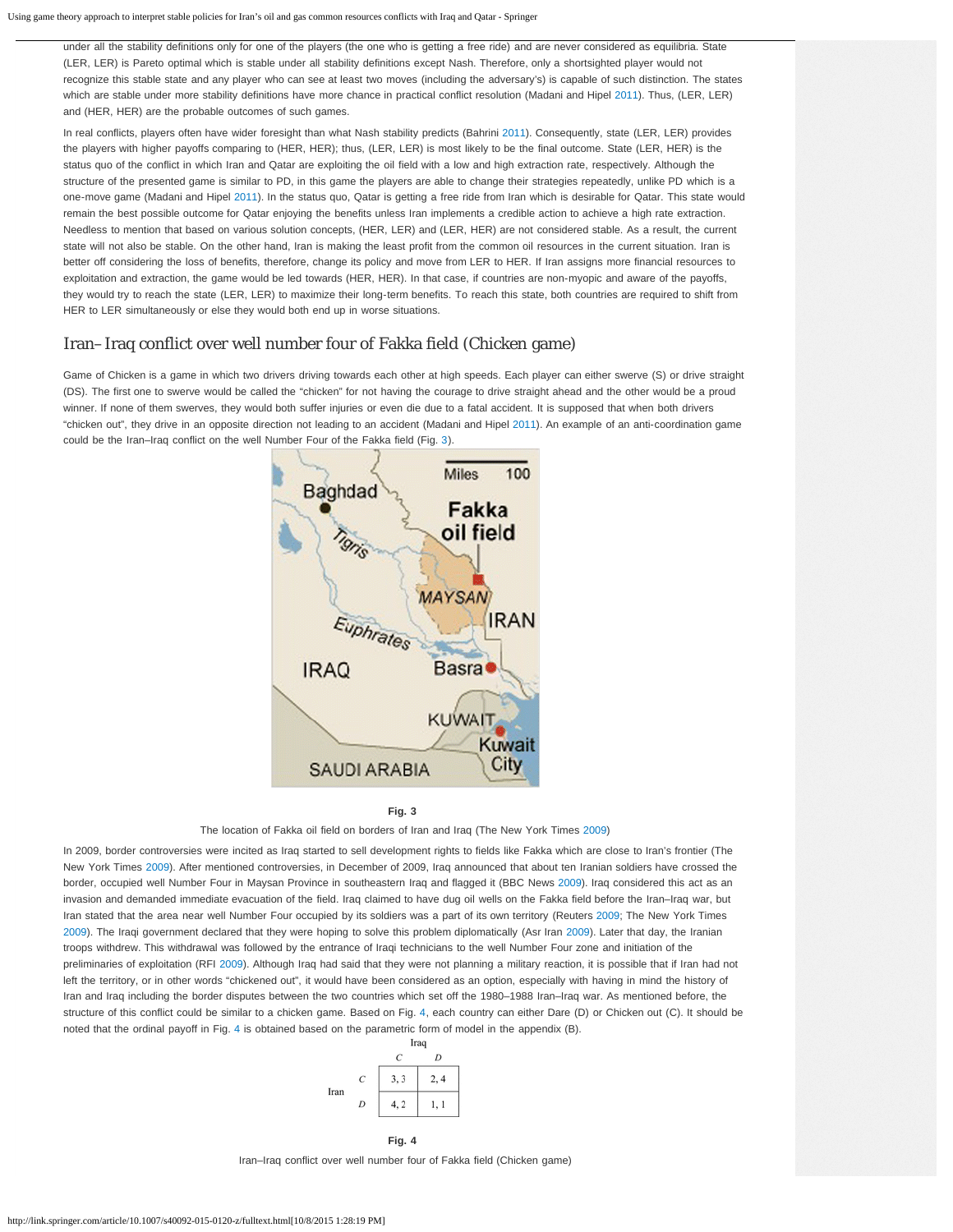If both players select (C, C), they would leave the well unexploited and might reach a cooperative solution during further negotiations. By choosing (C, D) or (D, C), one of the countries would dare to exploit and benefit from the well, while the other would leave the area empty handed. However, if none of the countries chicken out and both decide to stick with the challenge, then it is possible that the rage heats up and leads to a catastrophic outcome, similar to the war of 1980s. State (D, D) produces the lowest payoff for both countries and, therefore, they would rather not choose this strategy considering its high political, financial and mortal casualties.

The results in Table [3](#page-5-0) show that state (C, C) is chosen by a player who considers possible disimprovements by the opponent player and possesses at least a two-level foresight (GMR) or a risk accepting player who allows strategic disimprovements and has at least a three-level foresight (SMR, *L*<sub>3</sub> and *L*<sub>4</sub>). A state in which one country dares and the other chickens out is considered stable based on all the applied solution concepts, even by a shortsighted player not aware of the opponent's preferences. For this game, due to its anti-coordination structure, at least one of the parties will chicken out. All the above states are Pareto optimal except state (D, D) which is never selected by players. However, there is no dominant or even strictly dominant strategy in the aforementioned chicken game.

#### <span id="page-5-0"></span>**Table 3**

The results of stability analysis for the Iran–Iraq conflict (chicken game)

|                              | (C, C)     |      | (C, D) |      | (D, C) |      | (D, D) |      |
|------------------------------|------------|------|--------|------|--------|------|--------|------|
| Stability definition         | Stable for |      |        |      |        |      |        |      |
|                              | Iran       | Iraq | Iran   | Iraq | Iran   | Iraq | Iran   | Iraq |
| Nash $(R)$                   |            |      |        |      |        |      |        |      |
| <b>GMR</b>                   |            |      |        |      |        |      |        |      |
| SMR                          |            |      |        |      |        |      |        |      |
| SEQ                          |            |      |        |      |        |      |        |      |
| L <sub>2</sub>               |            |      |        |      |        |      |        |      |
| Lз                           |            |      |        |      |        |      |        |      |
| Non-Myopic (L <sub>4</sub> ) |            |      |        |      |        |      |        |      |

If countries resemble in behaviors, meaning they both have a high risk tolerance and take disimprovements into account, therefore, they both decide to chicken out [state (C, C)] and postpone their compromises for further bargains, which is likely to be an outcome of the game. Having the characteristics defined by Nash, players often disregard the possibility of cooperation. In that case, one player will definitely get a free ride. But such a stable state is not regarded as equilibrium for a risk accepting player who considers strategic disimprovements. Moreover, countries are not motivated to select (D, D) as a possible outcome, bearing in mind the disastrous results of the probable dispute.

As it was mentioned before, in this conflict Iran decided to give a free ride. In reality, parties may be involved in various conflicts simultaneously. Giving a free ride may not always mean giving up on benefits. Sometimes, countries prefer to overlook a privilege, intending to attain a more crucial concession such as national security, environmental protection, etc.

## Iran–Iraq conflict over common oil and gas resources (Stag-Hunt game)

Stag-Hunt (also known as the Trust Dilemma) is a game in which two hunters go out on a hunt. Each player has two options. He can choose to hunt a stag or a hare. Each hunter can hunt a hare by himself, but if hunting a stag is desired, the cooperation of his partner is demanded. Hunting a hare may be tempting, knowing that it is easier to catch. On the other side, hunting a stag which is quite large and, therefore, challenging requires mutual cooperation (Shor [2005b](#page-11-19)).

<span id="page-5-1"></span>An oil and gas resource example with a stag-hunt structure is shown in Fig. [5](#page-5-1). It is worth mentioning that, LER and MER stand for low extraction rate and maximum extraction rate, respectively. It should be considered that the ordinal payoff in Fig. [5](#page-5-1) is obtained based on the parametric form of model in the appendix (C).

|      |            | Iraq       |            |  |  |  |
|------|------------|------------|------------|--|--|--|
|      |            | <b>LER</b> | <b>MER</b> |  |  |  |
|      | <b>LER</b> | 3, 3       | 0, 2       |  |  |  |
| Iran | <b>MER</b> | 2, 0       | 1. 1       |  |  |  |
|      |            |            |            |  |  |  |



Iran–Iraq conflict over common oil and gas resources (Stag-Hunt game)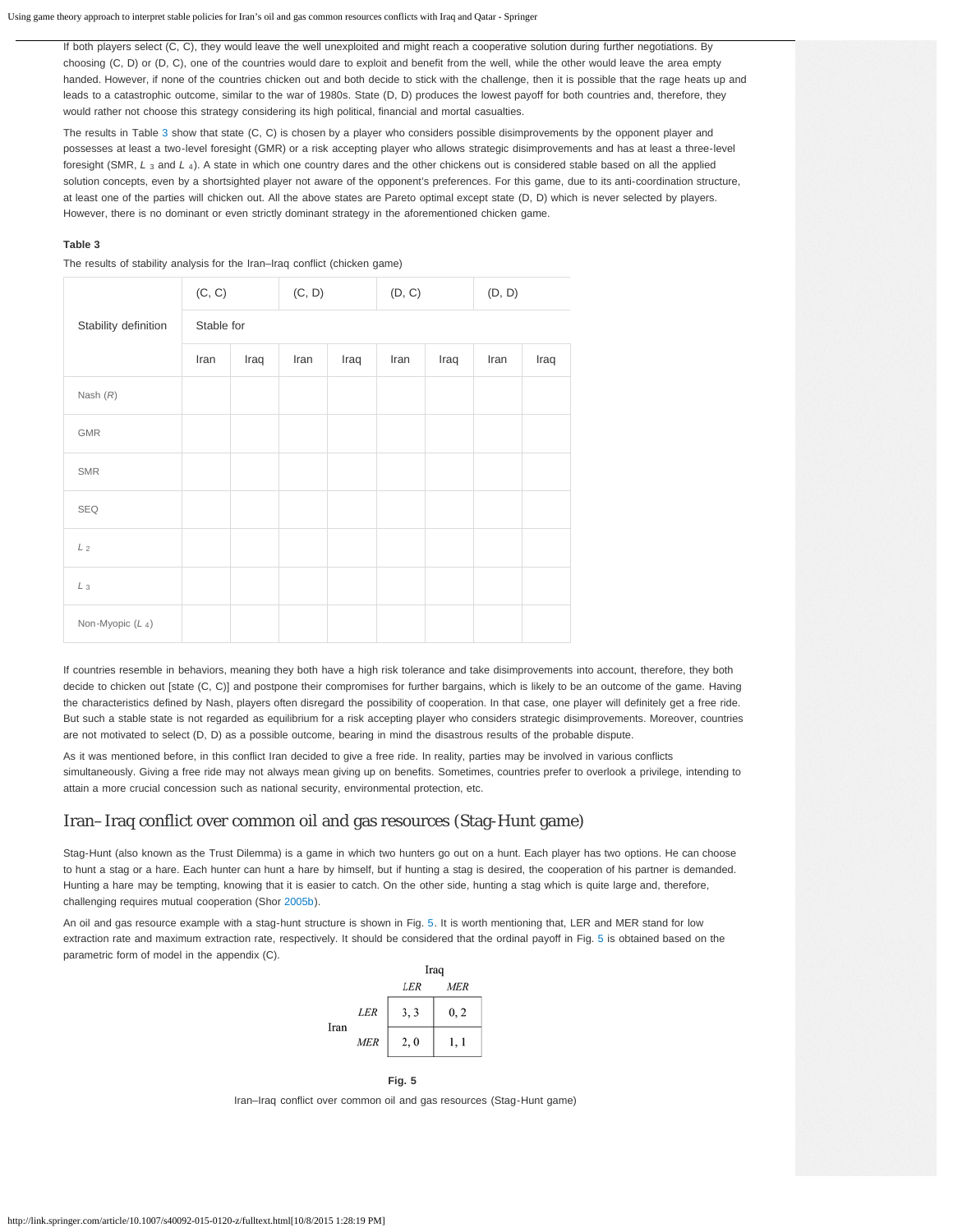Ir

Ira

|      |                                                                                                                                                                                                                                                                          | Oatar                                                                                                                                                                                                                     |
|------|--------------------------------------------------------------------------------------------------------------------------------------------------------------------------------------------------------------------------------------------------------------------------|---------------------------------------------------------------------------------------------------------------------------------------------------------------------------------------------------------------------------|
|      | LER                                                                                                                                                                                                                                                                      | <b>HER</b>                                                                                                                                                                                                                |
|      |                                                                                                                                                                                                                                                                          | $\textit{LER}\left[\left(\textit{P(LER,LER)}-C\right)Q(LER),\right]\left[\left(\textit{P(LER,HER)}-C\right)Q(LER)\right]\\ \left(\textit{P(LER,LER)}-C\right)Q(LER)\left[\left(\textit{P(LER,HER)}-C\right)Q(HER)\right]$ |
| Iran | $\textit{HER}\left[\begin{matrix} \texttt{[PIER,LER)}-C\texttt{[Q(HER)}, \texttt{[PIER,HER)}-C\texttt{[Q(HER)}, \end{matrix}\right]\begin{matrix} \texttt{[PIER,HER)}-C\texttt{[Q(HER)}, \end{matrix}\right] \quad \texttt{[PIER,HER)}-C\texttt{[Q(HER)} \label{eq:HER}$ |                                                                                                                                                                                                                           |

|--|

Parametric form of Iran–Qatar conflict over South Pars and North Dome common oil field (PD game)

Iraq

|    |             | Chicken out                                    | Dare                |
|----|-------------|------------------------------------------------|---------------------|
|    | Chicken out | $\binom{(P(C, C) - C)Q(C)}{(P(C, C) - C)Q(C)}$ | $((P(C,D)-C)Q(C)),$ |
| an |             |                                                | $(P(C,D)-C)Q(D)$    |
|    | Dare        | $(P(D,C)-C)Q(D),$                              | $((P(D,D)-C)Q(D)),$ |
|    |             | $(P(D, C) - C)Q(C)$                            | $(P(D,D)-C)Q(D)$    |

|--|--|

Parametric form of Iran–Iraq conflict over well number four of Fakka field (Chicken game)

|   |            | ıraq                                                                                                                                                                                                                                                                                                    |  |
|---|------------|---------------------------------------------------------------------------------------------------------------------------------------------------------------------------------------------------------------------------------------------------------------------------------------------------------|--|
|   | <b>LER</b> | <b>MER</b>                                                                                                                                                                                                                                                                                              |  |
|   |            | $\textit{LER}\left[\begin{pmatrix}\texttt{P(LER,LER)}-C\texttt{Q(LER)},\ \texttt{P(LER,LER)}-C\texttt{Q(LER)}\end{pmatrix}\right \begin{pmatrix}\texttt{P(LER,MER)}-C\texttt{Q(LER)},\ \texttt{P(LER,LER)}-C\texttt{Q(MER)}\end{pmatrix}$                                                               |  |
| n |            | $\textit{MER}\left[\begin{matrix} \texttt{[P(MER,LER)-C)Q(MER),} \end{matrix}\middle \begin{matrix} \texttt{[P(MER,MER)-C)Q(MER),} \end{matrix}\right.\\ \texttt{[P(MER,LER)-C)Q(LER)}\middle \begin{matrix} \texttt{[P(MER,MER)-C)Q(MER),} \end{matrix}\right.\\ \texttt{[P(MER,MER)-C)Q(MER)}\right]$ |  |

#### **Fig. 8**

Parametric form of Iran–Iraq conflict over common oil and gas resources (Stag-Hunt game)

This game is the predicted situation between Iran and Iraq considering their oil and gas common fields. So far, around twenty oil and gas fields have been identified on the borders of Iran and Iraq and most of them are said to be common fields between the two countries (Mehr News [2010\)](#page-10-22). It is estimated that twelve out of these joint fields are common oil fields, from which Iraq's extraction rate is said to be 295 thousand barrels per day. That is more than twice Iran's extraction rate (130 thousand barrels per day) (Mehr News [2011](#page-10-13)).

After the invasion of Iraq in 2003, the newly formed Iraqi government decided to augment its oil production by awarding considerable contracts to the major oil companies of the world (CNN [2011\)](#page-9-12). That was when the Iranian officials were warned about the possibility of the migration of Iranian oil from the joint oil fields to Iraq.

One of the few solutions suggested to Iran to prevent this wasteful migration was for both countries to start operating the joint oil fields simultaneously (Mehr News [2010\)](#page-10-22). But even this solution will probably not be able to resolve the issue completely. If there are several operators for a joint oil field, each would try to reach the highest production rate of oil in the shortest time possible. Under such circumstances, since the main focus is on maximizing production, the maintenance of the oil field and production optimization would at least be partly disregarded. Such a policy would damage the entire field to the point where the interests of all the parties are harmed (Mehr News [2010](#page-10-22)). In January 2011, the two countries announced that in order to increase their crude output, they have reached an agreement to develop joint oil fields on border areas (Press TV News [2012b](#page-11-20)). If they both exploit the fields with an equal and reasonable extraction rate which is less than the maximum rate possible, the conditions of the fields are monitored more accurately; thus, the long-term benefits of proper maintenance of the fields exceed the revenue losses from extracting less than maximum.

However, if only one country exploits the fields trying to maximize its production, the fields may not be damaged entirely, but their long-term benefits would be minimal, and the other country's payoff would decrease because of the revenue losses from a lower extraction rate. This is similar to the current conditions (January, 2015) of Iran and Iraq, in which Iraq is the one country who is exploiting the fields intending to maximize its production. If countries intend to profit from the long-term benefits of the resource, they are obliged to exploit the fields with an appropriate low extraction rate (LER) which leads to the outcome (LER, LER). Game theory presents this suitable outcome as equilibrium of the game according to all the applied solution concepts (see Table [4](#page-7-1)).

#### **Table 4**

The results of stability analysis for the Iran–Iraq conflict (Stag-Hunt game)

|                      | (LER, LER) |            | (LER, MER) |      | (MER, LER) |      | (MER, MER) |      |  |
|----------------------|------------|------------|------------|------|------------|------|------------|------|--|
| Stability definition |            | Stable for |            |      |            |      |            |      |  |
|                      | Iran       | Iraq       | Iran       | Iraq | Iran       | Iraq | Iran       | Iraq |  |
| Nash (R)             |            |            |            |      |            |      |            |      |  |
| <b>GMR</b>           |            |            |            |      |            |      |            |      |  |
| <b>SMR</b>           |            |            |            |      |            |      |            |      |  |
| <b>SEQ</b>           |            |            |            |      |            |      |            |      |  |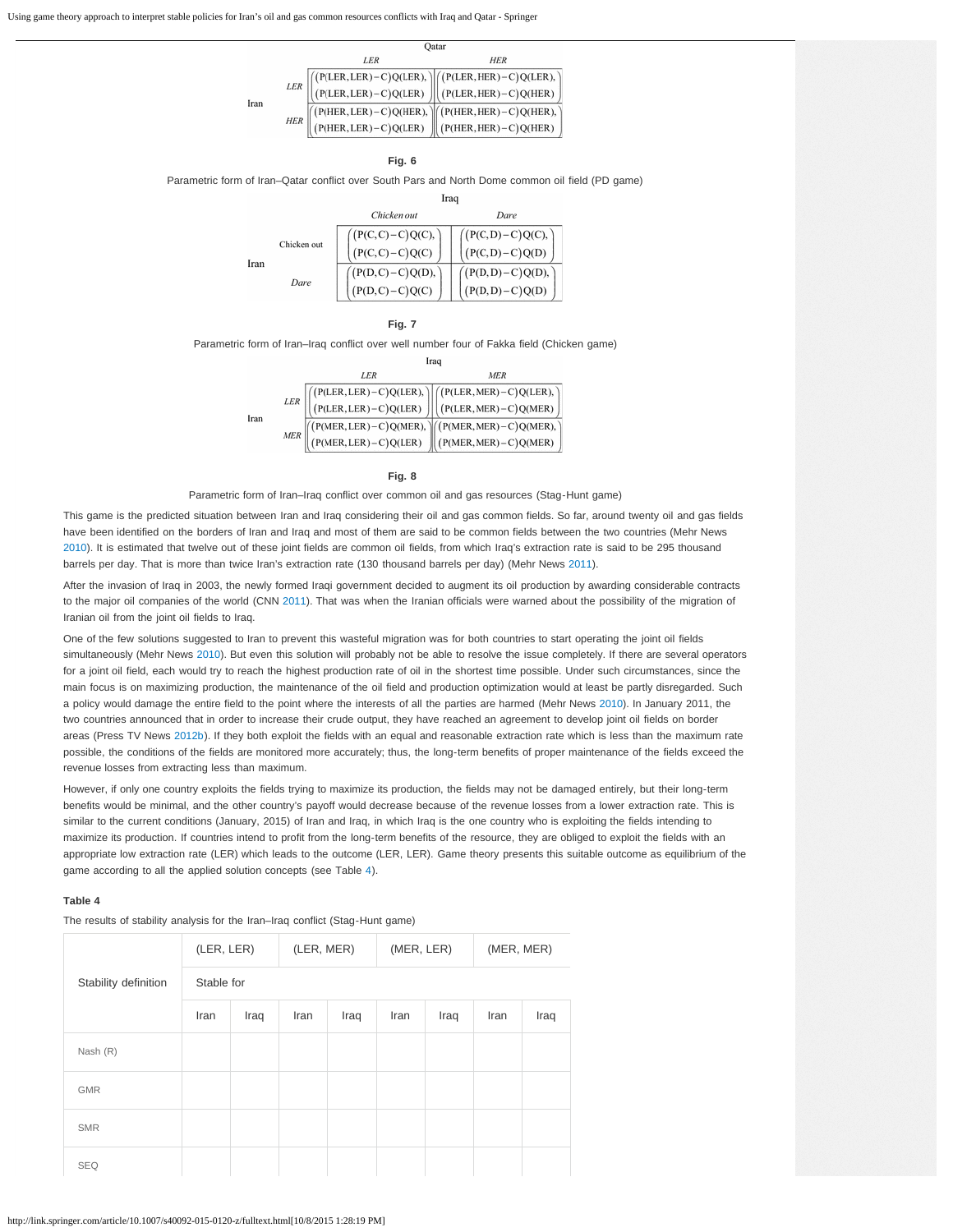<span id="page-7-1"></span>

| L <sub>2</sub>   |  |  |  |  |
|------------------|--|--|--|--|
| $\perp$ 3        |  |  |  |  |
| Non-Myopic (L 4) |  |  |  |  |

Choosing the cooperative policy LER is similar to hunting a stag which is more difficult to hunt requiring the other player's cooperation, but in fact leads to more benefits.

Moreover, results show that though the Pareto optimal resolution (LER, LER) is considered as an equilibrium, if players are shortsighted and not equipped with the ability to risk, they might both choose to exploit the fields with the maximum extraction rate (MER), introducing state (MER, MER) which is another equilibrium for the game. Such outcome has the potential to endanger the non-renewable resource to the point of its complete deterioration. In this game, similar to PD game, the cooperative resolution is Pareto optimal. Moreover, like the chicken game, there are neither dominant nor strictly dominant strategies for this conflict. However, since players cooperate during the stag-hunt game, state (LER, LER) is considered Pareto optimal.

Only based on GMR and SMR solution concepts, states (LER, MER) and (LER, HER) in which one country chooses not to cooperate are considered stable for the country who is profiting more. Therefore, these states are not considered as equilibria and predictable outcomes of the game. Based on the previous explanations, the state in which Iran and Iraq are extracting with a low and maximum extraction rate, respectively, is not stable. Therefore, the status quo of the game (LER, MER) would not a probable outcome. The best solution for Iran which is also the best outcome of the game is to convince Iraq to decrease its extraction and shift from MER to LER. But Iraq might not agree to cooperate with Iran due to its other national or international concerns. In that case, increasing the extraction rate and shifting from LER to MER would provide Iran with more benefits. It is worth mentioning that strategies selected by players in a stag-hunt game are deeply affected by mutual trust which can be attained in repeated games. Players will definitely choose the cooperative policy by knowing that the other player is trustworthy or by receiving cooperative signals. Some basic characteristics of the presented games in "[Iran's oil and gas common resource](#page-2-0) [management as non-cooperative games](#page-2-0)" are summarized in Table [5.](#page-7-2)

### <span id="page-7-2"></span>**Table 5**

Characteristics of the introduced games

| Game                                      | Iran-Qatar game (Prisoner's<br>Dilemma) | Iran-Iraq game (chicken<br>game) | Iran-Iraq game (Stag-Hunt<br>game) |
|-------------------------------------------|-----------------------------------------|----------------------------------|------------------------------------|
| Characteristics                           |                                         |                                  |                                    |
| Dominant strategy                         | <b>HER</b>                              |                                  |                                    |
| Strictly dominant strategy                | <b>HER</b>                              | $\overline{\phantom{a}}$         | $\overline{\phantom{a}}$           |
| Strictly dominant strategy<br>equilibrium | (HER, HER)                              |                                  |                                    |
| Pareto optimal outcome                    | (LER, HER), (HER, LER), (LER,<br>LER)   | (C, C), (C, D), (D, C)           | (LER, LER)                         |
| Classification                            | Coordination game                       | Anti-coordination game           | Coordination game                  |

# <span id="page-7-0"></span>Advisable policies for each player in introduced games

There are several advices for the players in aforementioned games that will be explained in this section separately.

## Iran–Qatar conflict over South Pars and North Dome common oil field

### **Iran: changing its strategy from LER to HER**

Based on this assumption, which is (HER, HER), Iran should negotiate and attempt to set up an agreement with Qatar to decline the extraction rate simultaneously.

### **Qatar: continuing exploitation with a maximum extraction rate.**

This condition is ideal for Qatar as long as Iran extracts with a low rate. Forasmuch as the current situation is not stable, it is appropriate for Qatar to change its policy to LER when Iran moves from LER to MER.

According to unexpected incomes from extraction the resources, it is worth mentioning that Qatar must not change its policy as soon as Iran change its extraction rate from low to maximum.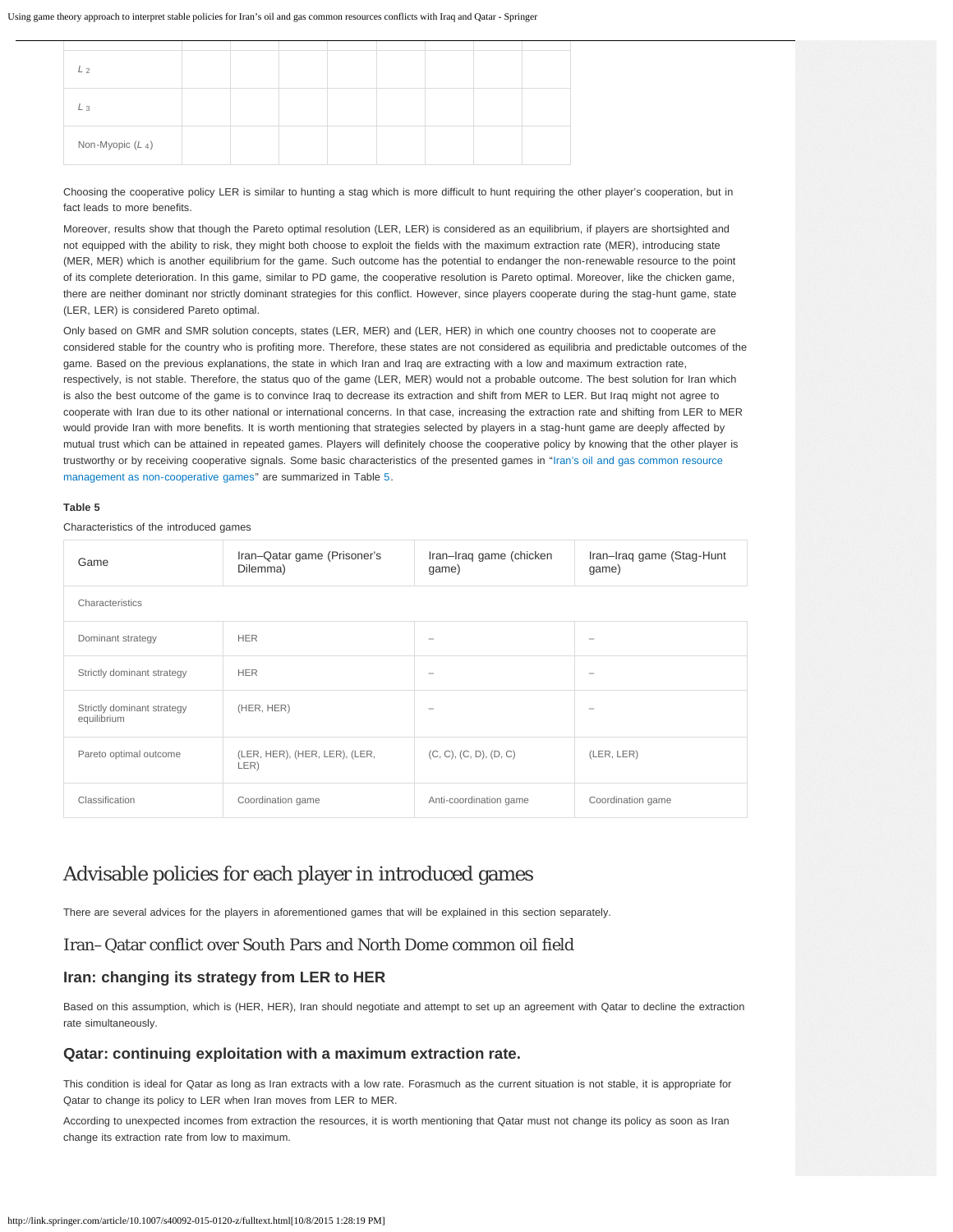## Iran–Iraq conflict over well number four of Fakka field

### **Iran: intending to manage a more fundamental concession such as national security, environmental protection, etc**

Since Iran gives a free ride to Iraq and chickened out in this conflict, as it mentioned before, giving a free ride may not always means giving up on benefits. It might be vital for Iran to overcome the abovementioned priorities instead of involving in conflicts with Iraq. This action might justify leaving some of oil fields unexploited. Bearing in mind that if Iran try to change its policy to Dare (D), its payoff decreases from 2 to 1. Iran might be able to convince Iraq to chicken out and in this condition Iran can exploit the fields in a more suitable situation.

### **Iraq: joying of long-term benefits from exploitation of Fakka field without any disruption by Iran**

In addition to joying long-time benefits, it is necessary for Iraq to stabilize the current situation.

## Iran–Iraq conflict over common oil and gas resources

### **Iran: increasing extraction rate to maximum**

Since the status quo of the game is low extraction rate by Iran and maximum extraction rate for Iraq, by ignoring the potential endangerment of the resources, Iran should increase its extraction rate to maximum. Based on this assumption, which is (MER, MER), the payoffs of the players will be very low. After that change, it is best for Iran to negotiate and try to set up an agreement with Iraq to turn down the extraction rate together. In this aforementioned state, both countries can achieve the highest payoff and can profit from the long-term benefits of the resources. It is worth remembering that the current situation is not stable and it is not a predictable outcome of this conflict.

### **Iraq: altering strategy from MER to LER**

Because the payoff of Iraq will progress and this country can enjoy from the long-term benefits. Moreover, the state in which Iraq decide to extract at a low rate is a Pareto optimal and moving to this state can improve political and also economic relationships between Iran and Iraq. However, Iraq should consider that the current situation (LER, MER) will not remain stable.

Taking everything into consideration, unfortunately, the outcomes show that despite the measures taken by other countries, Iran has not been able to make effectual and winning decisions. In this case, Iran would be better off representing a more accurate image to the international community by developing and improving terms with countries in the region, therefore, obviating the problems of oil and gas field development such as sanctions and profiting from the benefits of these resources equally as the adversaries.

## Conclusion

Managing use of non-renewable resources such as oil and gas is very important for the countries that their economics depends on petroleum. Particularly, it would be crucial when the resources are common with their neighbors. It is worth mentioning that developing a model with the ability to simulate the real-world conflicts in detail is almost impossible. To achieve a better perception of real-world conflicts, modeling the games and analyzing them can provide new insights.

In this paper, Iran's conflict with Qatar and Iraq which share oil and gas common resources is modeled based on game theory approach. Developed models are analyzed and performed by considering different solution concepts that led to a more comprehensive perspective of Iran's conflicts. The results can be applied as useful means for oil and gas common resources' management and conflict resolution. Thus, based on recommendation to the players, the countries could select a reasonable policy to exploit their common resources.

There is much scope in extending the present study. For example, the existence of signals in the models can be considered in the presented conflicts. Furthermore, in the real-world problems, there are more players and also there exist more options in the game. Considering these kinds of limitations can present the predictions more realistic. Additionally, the interconnection of Iran and Iraq games can be taken into account for further researches.

## Acknowledgements

The authors would like to thank Mohsen Shayan and Nima Salehi Sadghiani because of their editorial comments to this study and article proof reading. In addition, we would like to thank the anonymous reviewers for their helpful comments that greatly contributed to improving the final version of the paper.

# Appendix

Regarding chosen strategy of the players, Cournot model and market elasticity, the parametric form of each model is as follows:

*(A)* Prisoner's dilemma parametric form:

 $P = K - Q_{\text{tan}} - Q_{\text{other}}$ 1) *Q*(*LER*) < *Q*(*HER*) 2) *P*(*HER*, *HER*) < *P*(*HER*, *LER*) = *P*(*LER*, *HER*) < *P*(*LER*, *LER*)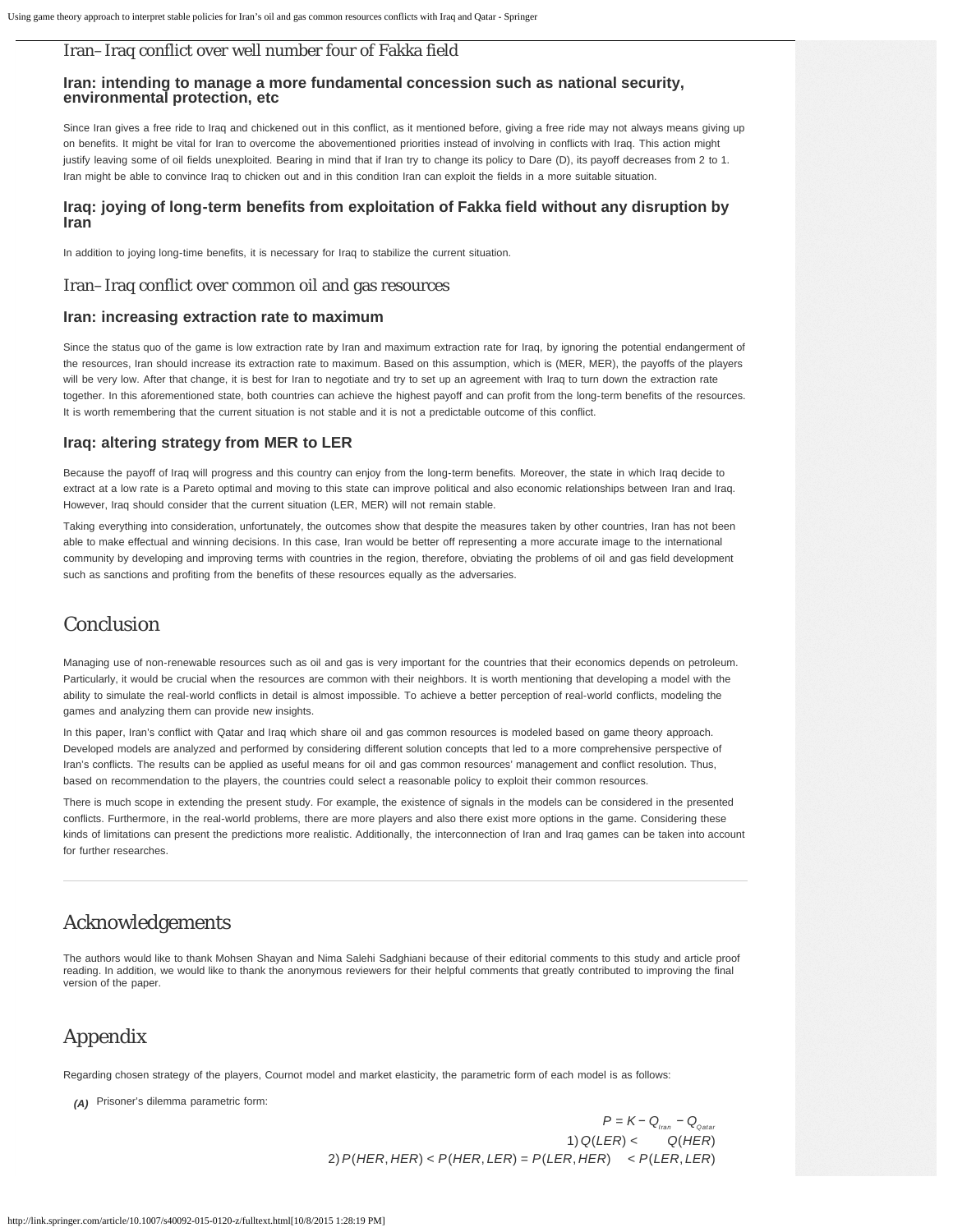## 3){ (*P*(*LER*, *HER*) <sup>−</sup> *<sup>C</sup>*) *<sup>Q</sup>*(*HER*) <sup>&</sup>gt; (*P*(*LER*, *LER*) <sup>−</sup> *<sup>C</sup>*) *<sup>Q</sup>*(*LER*) <sup>&</sup>gt; (*P*(*HER*, *HER*) <sup>−</sup> *<sup>C</sup>*) *<sup>Q</sup>*(*HER*) <sup>&</sup>gt; (*P*(*LER*, *HER*) − *C*) *Q*(*LER*)

where P is the Price, K is the Market elasticity, Q<sub>Iran</sub> is the Iran's oil extraction, and Q<sub>Qatar</sub> is the Qatar's oil extraction, P(*i*, *j*). The price when the first and the second players choose *i* and *j*, respectively (*i* = LER, MER; *j* = LER, *MER*). C = Set up cost.

*(B)* Chicken game parametric form:

$$
P = K - Q_{\text{max}} - Q_{\text{max}}
$$
  
\n1)  $Q(C) < Q(D)$   
\n2)  $P(D, D) < P(C, D) = P(D, C) < P(C, C)$   
\n3)  $(P(C, D) - C) Q(D) > (P(C, C) - C) Q(C) > (P(C, D) - C) Q(C) > (P(D, D) - C) Q(D)$ 

where P is the Price, K is the Market elasticity, Q<sub>Iran</sub> is the Iran's exploitation, and Q<sub>Iraq</sub> is the Iraq's exploitation,  $P(i, j)$  = The price when the first and the second players choose  $i$  and  $j$ , respectively  $(i = C, D; j = C, D)$ .  $C = Set$  up cost.

*(C)* Stag-Hunt game parametric form

 $P = K - Q_{\text{tran}} - Q_{\text{frag}}$ 1) *Q*(*LER*) < *Q*(*MER*) 2) *P*(*MER*, *MER*) < *P*(*MER*, *LER*) = *P*(*LER*, *MER*) < *P*(*LER*, *LER*) 3) *P*(*LER*, *LER*)*Q*(*LER*) > *P*(*LER*, *MER*)*Q*(*MER*)

where *P* is the Price, *K* is the Market elasticity, QIran is the Iran's oil and gas extraction, and QIraq is the Iraq's oil and gas extraction, *P*(*i*,  $\hat{j}$  = The price when the first and the second players choose *i* and  $\hat{j}$ , respectively ( $i$  = LER, MER;  $\hat{j}$  = LER, MER).  $C$  = Set up cost (Figs. [6](#page-0-0), [7,](#page-0-0) [8](#page-0-0)).

## References

<span id="page-9-3"></span>Aplak HS, Sogut MZ (2013) Game theory approach in decisional process of energy management for industrial sector. Energy Convers Manag 74(2013):70–80

[CrossRef](http://dx.doi.org/10.1016/j.enconman.2013.03.027) **⊠** 

<span id="page-9-11"></span>Asr Iran (2009). Boundary lines are conditioned by Iraq for Iran: Retreat from Alpha Coronae Borealis!. Viewed on January 20, 2015. [http://](http://www.asriran.com/fa/news/97062/%D8%B9%D8%B1%D8%A7%D9%82-%D8%A8%D8%B1%D8%A7%DB%8C-%D9%85%DB%8C%D9%84%D9%87-%DA%AF%D8%B0%D8%A7%D8%B1%DB%8C-%D9%85%D8%B1%D8%B2%DB%8C-%D8%A8%D8%A7-%D8%A7%DB%8C%D8%B1%D8%A7%D9%86-%D8%B4%D8%B1%D8%B7-%DA%AF%D8%B0%D8%A7%D8%B4%D8%AA-%D8%B9%D9%82%D8%A8-%D9%86%D8%B4%DB%8C%D9%86%DB%8C-%D8%A7%D8%B2-%D9%81%DA%A9%D9%87) [www. asriran. com/ fa/ news/ 97062/ %D8%B9%D8%B1%D8%A7%D9%82-%D8%A8%D8%B1%D8%A7%DB%8C-](http://www.asriran.com/fa/news/97062/%D8%B9%D8%B1%D8%A7%D9%82-%D8%A8%D8%B1%D8%A7%DB%8C-%D9%85%DB%8C%D9%84%D9%87-%DA%AF%D8%B0%D8%A7%D8%B1%DB%8C-%D9%85%D8%B1%D8%B2%DB%8C-%D8%A8%D8%A7-%D8%A7%DB%8C%D8%B1%D8%A7%D9%86-%D8%B4%D8%B1%D8%B7-%DA%AF%D8%B0%D8%A7%D8%B4%D8%AA-%D8%B9%D9%82%D8%A8-%D9%86%D8%B4%DB%8C%D9%86%DB%8C-%D8%A7%D8%B2-%D9%81%DA%A9%D9%87) [%D9%85%DB%8C%D9%84%D9%87-%DA%AF%D8%B0%D8%A7%D8%B1%DB%8C-%D9%85%D8%B1%D8%B2%DB%8C-](http://www.asriran.com/fa/news/97062/%D8%B9%D8%B1%D8%A7%D9%82-%D8%A8%D8%B1%D8%A7%DB%8C-%D9%85%DB%8C%D9%84%D9%87-%DA%AF%D8%B0%D8%A7%D8%B1%DB%8C-%D9%85%D8%B1%D8%B2%DB%8C-%D8%A8%D8%A7-%D8%A7%DB%8C%D8%B1%D8%A7%D9%86-%D8%B4%D8%B1%D8%B7-%DA%AF%D8%B0%D8%A7%D8%B4%D8%AA-%D8%B9%D9%82%D8%A8-%D9%86%D8%B4%DB%8C%D9%86%DB%8C-%D8%A7%D8%B2-%D9%81%DA%A9%D9%87) [%D8%A8%D8%A7-%D8%A7%DB%8C%D8%B1%D8%A7%D9%86-%D8%B4%D8%B1%D8%B7-](http://www.asriran.com/fa/news/97062/%D8%B9%D8%B1%D8%A7%D9%82-%D8%A8%D8%B1%D8%A7%DB%8C-%D9%85%DB%8C%D9%84%D9%87-%DA%AF%D8%B0%D8%A7%D8%B1%DB%8C-%D9%85%D8%B1%D8%B2%DB%8C-%D8%A8%D8%A7-%D8%A7%DB%8C%D8%B1%D8%A7%D9%86-%D8%B4%D8%B1%D8%B7-%DA%AF%D8%B0%D8%A7%D8%B4%D8%AA-%D8%B9%D9%82%D8%A8-%D9%86%D8%B4%DB%8C%D9%86%DB%8C-%D8%A7%D8%B2-%D9%81%DA%A9%D9%87) [%DA%AF%D8%B0%D8%A7%D8%B4%D8%AA-%D8%B9%D9%82%D8%A8-%D9%86%D8%B4%DB%8C%D9%86%DB%8C-](http://www.asriran.com/fa/news/97062/%D8%B9%D8%B1%D8%A7%D9%82-%D8%A8%D8%B1%D8%A7%DB%8C-%D9%85%DB%8C%D9%84%D9%87-%DA%AF%D8%B0%D8%A7%D8%B1%DB%8C-%D9%85%D8%B1%D8%B2%DB%8C-%D8%A8%D8%A7-%D8%A7%DB%8C%D8%B1%D8%A7%D9%86-%D8%B4%D8%B1%D8%B7-%DA%AF%D8%B0%D8%A7%D8%B4%D8%AA-%D8%B9%D9%82%D8%A8-%D9%86%D8%B4%DB%8C%D9%86%DB%8C-%D8%A7%D8%B2-%D9%81%DA%A9%D9%87) [%D8%A7%D8%B2-%D9%81%DA%A9%D9%87](http://www.asriran.com/fa/news/97062/%D8%B9%D8%B1%D8%A7%D9%82-%D8%A8%D8%B1%D8%A7%DB%8C-%D9%85%DB%8C%D9%84%D9%87-%DA%AF%D8%B0%D8%A7%D8%B1%DB%8C-%D9%85%D8%B1%D8%B2%DB%8C-%D8%A8%D8%A7-%D8%A7%DB%8C%D8%B1%D8%A7%D9%86-%D8%B4%D8%B1%D8%B7-%DA%AF%D8%B0%D8%A7%D8%B4%D8%AA-%D8%B9%D9%82%D8%A8-%D9%86%D8%B4%DB%8C%D9%86%DB%8C-%D8%A7%D8%B2-%D9%81%DA%A9%D9%87) (**In Persian**)

<span id="page-9-4"></span>Bahrini A (2011). Strategic Analysis of the players in Common Pool Resources using Game Theory. M.Sc. Thesis, Department of Industrial Engineering, K. N. Toosi University of Technology, Iran, September 2011. (**In Persian**)

<span id="page-9-10"></span>BBC News-British Broadcasting Corporation (2009). Iran troops 'seize Iraq oil well. Viewed on March 27, 2012. [http:// news. bbc. co. uk/ go/ pr/](http://news.bbc.co.uk/go/pr/fr/-/2/hi/middle_east/8420774.stm) [fr/ -/ 2/ hi/ middle\\_ east/ 8420774. stm](http://news.bbc.co.uk/go/pr/fr/-/2/hi/middle_east/8420774.stm)

<span id="page-9-7"></span>BEDigest-Business and Economics Digest (2011). Chinese firm warned over Iran's South Pars delay. Viewed on April 22, 2012. [http:// www.](http://www.bedigest.com/NEWS/59243.aspx) [bedigest. com/ NEWS/ 59243. aspx](http://www.bedigest.com/NEWS/59243.aspx)

<span id="page-9-1"></span>Boyce JR, Vojtassak L (2008) An'oil'igopoly theory of exploration. Resour Energy Econ 30(3):428–454 [CrossRef](http://dx.doi.org/10.1016/j.reseneeco.2007.10.001) E

<span id="page-9-2"></span>Castillo L, Dorao CA (2013) Decision-making in the oil and gas projects based on game theory: Conceptual process design. Energy Convers Manag 66(2013):48–55 [CrossRef](http://dx.doi.org/10.1016/j.enconman.2012.09.029) <sub>[2]</sub>

<span id="page-9-5"></span>Chabrelie MF (2006). Current status of the World's gas giants. International Gas Union (IGU), WOC 1 Exploration and Production of Natural Gas-SG1.1, 6, viewed on September 5, 2012. [http:// www. igu. org/ html/ wgc2006pres/ data/ wgcppt/ pdf/ WOC%20 Working%20 Committees/](http://www.igu.org/html/wgc2006pres/data/wgcppt/pdf/WOC%20Working%20Committees/WOC%201/The%20worlds%20most%20significant%20gas%20fields/1.1CS.03.pdf) [WOC%20 1/ The%20 worlds%20 most%20 significant%20 gas%20 fields/ 1. 1CS. 03. pdf](http://www.igu.org/html/wgc2006pres/data/wgcppt/pdf/WOC%20Working%20Committees/WOC%201/The%20worlds%20most%20significant%20gas%20fields/1.1CS.03.pdf)

<span id="page-9-12"></span>CNN-Cable News Network (2011). Iraq oil starting to come on strong. By Hargreaves, S., CNN Money, viewed on April 3, 2012. [http:// money.](http://money.cnn.com/2011/10/28/news/international/iraq_oil/index.htm) [cnn. com/ 2011/ 10/ 28/ news/ international/ iraq\\_ oil/ index. htm](http://money.cnn.com/2011/10/28/news/international/iraq_oil/index.htm)

<span id="page-9-0"></span>DalleMule LL (2008) Implications and effectiveness of iterated pricing games in the Brazilian retail market. J Revenue Pricing Manag 7(2):128– 138. [http:// www. palgrave-journals. com/ rpm/ journal/ v7/ n2/ pdf/ rpm20081a. pdf](http://www.palgrave-journals.com/rpm/journal/v7/n2/pdf/rpm20081a.pdf). Accessed 3 Jan 2012

<span id="page-9-8"></span>EBI-The Energy and Biodiversity Initiative (2003a). Negative secondary impacts from Oil and Gas Development, the Energy and Biodiversity initiative. Discussion paper, 5–6. Viewed on June 12, 2012. [http:// www. theebi. org/ pdfs/ impacts. pdf](http://www.theebi.org/pdfs/impacts.pdf)

<span id="page-9-9"></span>EBI-The Energy and Biodiversity Initiative (2003b). Integrating Biodiversity Conservation into Oil and Gas Development, The Energy and Biodiversity Initiative. Discussion paper, 1. Viewed on June 12, 2012. [http:// www. theebi. org/ pdfs/ ebi\\_ report. pdf](http://www.theebi.org/pdfs/ebi_report.pdf)

<span id="page-9-6"></span>EP-Exploration and Production (2010). Special report: Iran leaps into South Pars. By Amini M.S., viewed on March 27, 2012. [http:// www.](http://www.epmag.com/Production-Drilling/Special-Report-Iran-leaps-South-Pars_71905) [epmag. com/ Production-Drilling/ Special-Report-Iran-leaps-South-Pars\\_ 71905.](http://www.epmag.com/Production-Drilling/Special-Report-Iran-leaps-South-Pars_71905) Figure source [http:// www. epmag. com/ Magazine/ 2010/ 11/](http://www.epmag.com/Magazine/2010/11/Images/spcreport_SouthParsFIELD_img1.jpg) [Images/ spcreport\\_ SouthParsFIELD\\_ img1. jpg](http://www.epmag.com/Magazine/2010/11/Images/spcreport_SouthParsFIELD_img1.jpg)

Esrafili B, Kiani F (2011) Persia land of black gold. GEOEXPRO Magazine 8(6). [http:// www. geoexpro. com/ articles/ 2012/ 04/ persia-land-of-](http://www.geoexpro.com/articles/2012/04/persia-land-of-black-gold)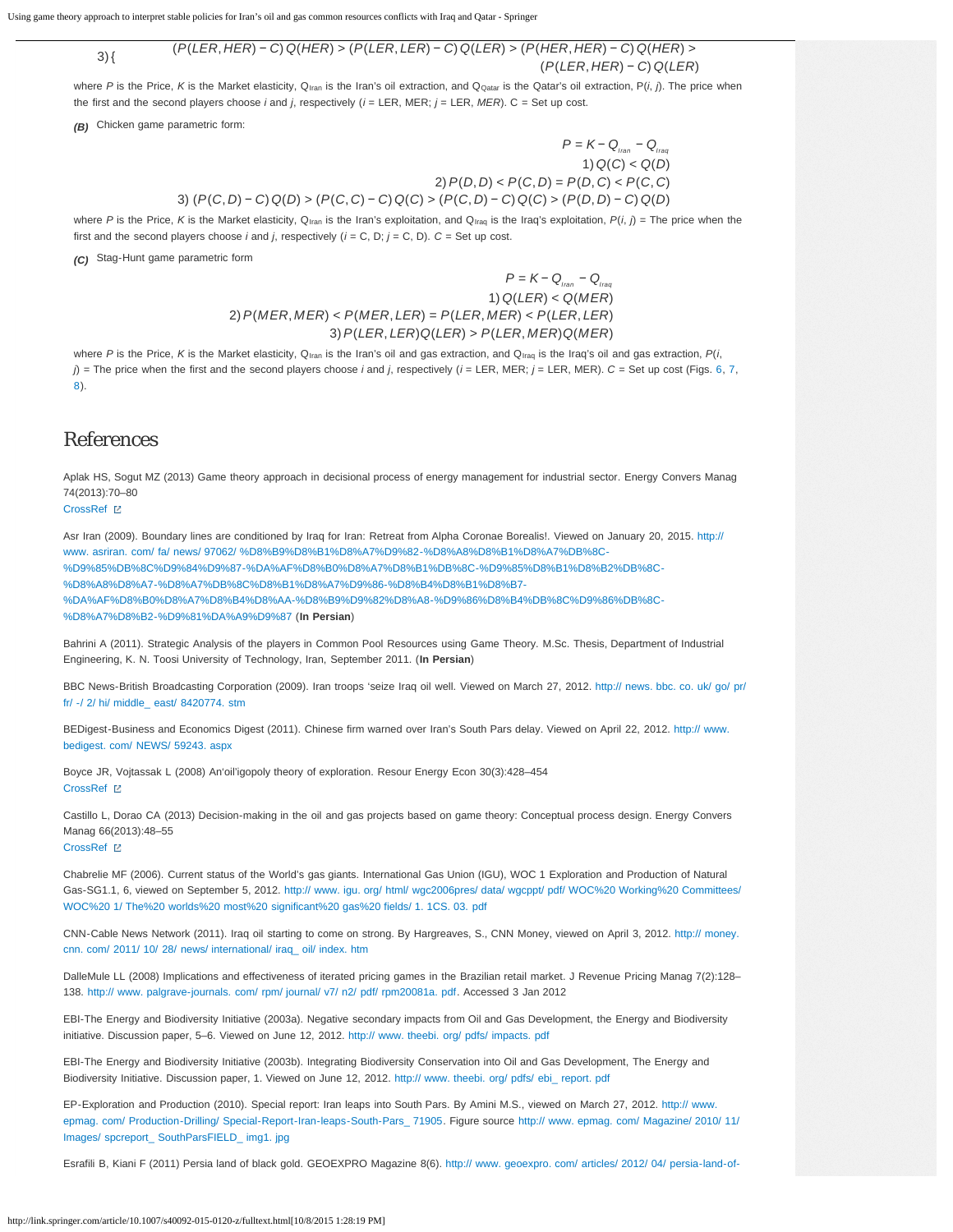#### <span id="page-10-12"></span>[black-gold](http://www.geoexpro.com/articles/2012/04/persia-land-of-black-gold)

<span id="page-10-10"></span>Fan Y, Zhang XB (2010) Modeling the strategic petroleum reserves of China and India by a stochastic dynamic game. J Policy Modeling 32(4):505–519

[MathSciNet](http://www.ams.org/mathscinet-getitem?mr=2760526) M [CrossRef](http://dx.doi.org/10.1016/j.jpolmod.2010.05.008) M

<span id="page-10-21"></span>Fars News Agency (2009) The oil layers of South Pars are not common. [http:// www. farsnews. com/ newstext. php? nn= 8807220541.](http://www.farsnews.com/newstext.php?nn=8807220541) Accessed 22 April 2012 (**In Persian**)

<span id="page-10-2"></span>Fishburn PC, Kochenberger GA (1979) Two-Piece Von Neumann–Morgenstern utility functions. Decis Sci 10(4):503–518 [CrossRef](http://dx.doi.org/10.1111/j.1540-5915.1979.tb00043.x)

<span id="page-10-3"></span>Friedman M, Savage LJ (1948) The Utility analysis of choices involving risk. J Political Econ 56(4):279–304 [CrossRef](http://dx.doi.org/10.1086/256692) [Z]

<span id="page-10-15"></span>Gibbons R (1992) Game theory for applied economics. New Jersey Press, Princeton

<span id="page-10-5"></span>Grais W, Zheng K (1996) Strategic interdependence in European East-West gas trade: a Hierarchical Stackelberg game approach. Energy J 17(3):61–84

[CrossRef](http://dx.doi.org/10.5547/ISSN0195-6574-EJ-Vol17-No3-5)<sup>E</sup>

<span id="page-10-6"></span>Heintzelman M, Salant SW, Schott S (2009) Putting free-riding to work: a partnership solution to the common-property problem. J Environ Econ Manag 57(3):309–320

[CrossRef](http://dx.doi.org/10.1016/j.jeem.2008.07.004) [MATH](http://www.emis.de/MATH-item?$1186.91161) M

<span id="page-10-0"></span>Ilias S (2008). Iran's Economy. Congressional Research Service (CRS) Report for Congress, 15–16, updated on June 2008, viewed on January 5, 2012. http:// www. parstimes. com/ history/ crs\_ economy\_ 08. pdf

<span id="page-10-20"></span>IRAEE-Iranian Association for Energy Economics (2008) The latest report of natural gas production by Iran and Qatar. J Energy Econ 110:18– 19 In Persian

<span id="page-10-14"></span>Johnson T, Bruno G (2012). The Lengthening List of Iran Sanctions. CFR-Council on Foreign Relations, viewed on April 22, 2012. [http:// www.](http://www.cfr.org/iran/lengthening-list-iran-sanctions/p20258#p3) [cfr. org/ iran/ lengthening-list-iran-sanctions/ p20258#p3](http://www.cfr.org/iran/lengthening-list-iran-sanctions/p20258#p3)

<span id="page-10-8"></span>Krasovskii AA, Matrosov IV, Tarasyev AM (2009) Optimal timing control in game modeling of an energy project infrastructure. Nonlinear Anal Theory Methods Appl 71(12):e2498–e2506

[CrossRef](http://dx.doi.org/10.1016/j.na.2009.05.062)

<span id="page-10-16"></span>Krippendorff K (1986). A Dictionary of Cybernetics. Unpublished Report, retrieved on March 5, 2012. [http:// cleamc11. vub. ac. be/ ASC/](http://cleamc11.vub.ac.be/ASC/GAME_THEOR.html) [GAME\\_ THEOR. html](http://cleamc11.vub.ac.be/ASC/GAME_THEOR.html)

<span id="page-10-7"></span>Lin-lin L, Zhong-ying Q (2008). Cheap talk of supply-demand Games in the World Oil Market. International Conference on Management Science and Engineering (ICMSE 2008), 15th Annual Conference Proceedings, 1373–1378, Long Beach, USA

<span id="page-10-1"></span>Madani K (2010) Game theory and water resources. J Hydrol 381(3–4):225–238 [CrossRef](http://dx.doi.org/10.1016/j.jhydrol.2009.11.045) <sub>[2]</sub>

<span id="page-10-19"></span>Madani K, Hipel KW (2007). Strategic Insights into the Jordan River Conflict. Proceeding of the 2007 World Environmental and Water Resources Congress, Tampa, Florida, American Society of Civil Engineers (ASCE), 1–10

<span id="page-10-17"></span>Madani K, Hipel KW (2011) Non-cooperative stability definitions for strategic analysis of generic water resources conflicts. Water Resour Manage 25(8):1949–1977

[CrossRef](http://dx.doi.org/10.1007/s11269-011-9783-4) **⊠** 

<span id="page-10-18"></span>Madani K, Rheinheimer D, Elimam L, Connell-Buck C (2011). A Game Theory approach to understanding the Nile River Basin Conflict. Division of Water Resources Engineering No.3253, 97–114, Lund University, Sweden, ISBN 978-91-7473-221-4, viewed on March 11, 2012. [http://](http://www.tvrl.lth.se/fileadmin/tvrl/files/lb_day/97-114_Festskr.pdf) [www. tvrl. lth. se/ fileadmin/ tvrl/ files/ lb\\_ day/ 97-114\\_ Festskr. pdf](http://www.tvrl.lth.se/fileadmin/tvrl/files/lb_day/97-114_Festskr.pdf)

<span id="page-10-9"></span>Magirou VF (1984) Switching away from oil: a game-theoretic approach. Resour Energy 6(4):397–410 [CrossRef](http://dx.doi.org/10.1016/0165-0572%2884%2990005-7) ⊠

<span id="page-10-4"></span>Massol O, Tchung-Ming S (2010) Cooperation among liquefied natural gas suppliers: is rationalization the sole objective? Energy Econ 32(4):933–947 [CrossRef](http://dx.doi.org/10.1016/j.eneco.2010.02.008) <sub>[2]</sub>

<span id="page-10-22"></span>Mehr News (2010) Iraq should pay war reparations to Iran from joint oil field profits. News ID 2828546. [http:// en. mehrnews. com/ news/ 37794/](http://en.mehrnews.com/news/37794/Iraq-should-pay-war-reparations-to-Iran-from-joint-oil-field) [Iraq-should-pay-war-reparations-to-Iran-from-joint-oil-field.](http://en.mehrnews.com/news/37794/Iraq-should-pay-war-reparations-to-Iran-from-joint-oil-field) Accessed 29 July 2015

<span id="page-10-13"></span>Mehr News (2011) Arabic tent in 28 common oil and gas fields: Arabs take away Iran's oil. Mehr News Agency. [http:// www. mehrnews. com/ fa/](http://www.mehrnews.com/fa/newsdetail.aspx?NewsID=1360901) [newsdetail. aspx? NewsID= 1360901.](http://www.mehrnews.com/fa/newsdetail.aspx?NewsID=1360901) Accessed 22 April 2012 (**In Persian**)

<span id="page-10-11"></span>Murphy F, Oliveira FS (2010) Developing a market-based approach to managing the US strategic petroleum reserve. Eur J Oper Res 206(2):488–495

[MathSciNet](http://www.ams.org/mathscinet-getitem?mr=2609425) M [CrossRef](http://dx.doi.org/10.1016/j.ejor.2010.02.030) M [MATH](http://www.emis.de/MATH-item?$1188.90160) M

Press TV News (2012a). Iran signs South Pars drilling deal. Viewed on June 12, 2012. [http:// www. presstv. ir/ detail/ 218957. html](http://www.presstv.ir/detail/218957.html)

Press TV News (2012b). Iran, Iraq set up technical teams to develop joint oil fields. Viewed on March 29, 2012. [http:// www. presstv. ir/ detail/](http://www.presstv.ir/detail/231687.html)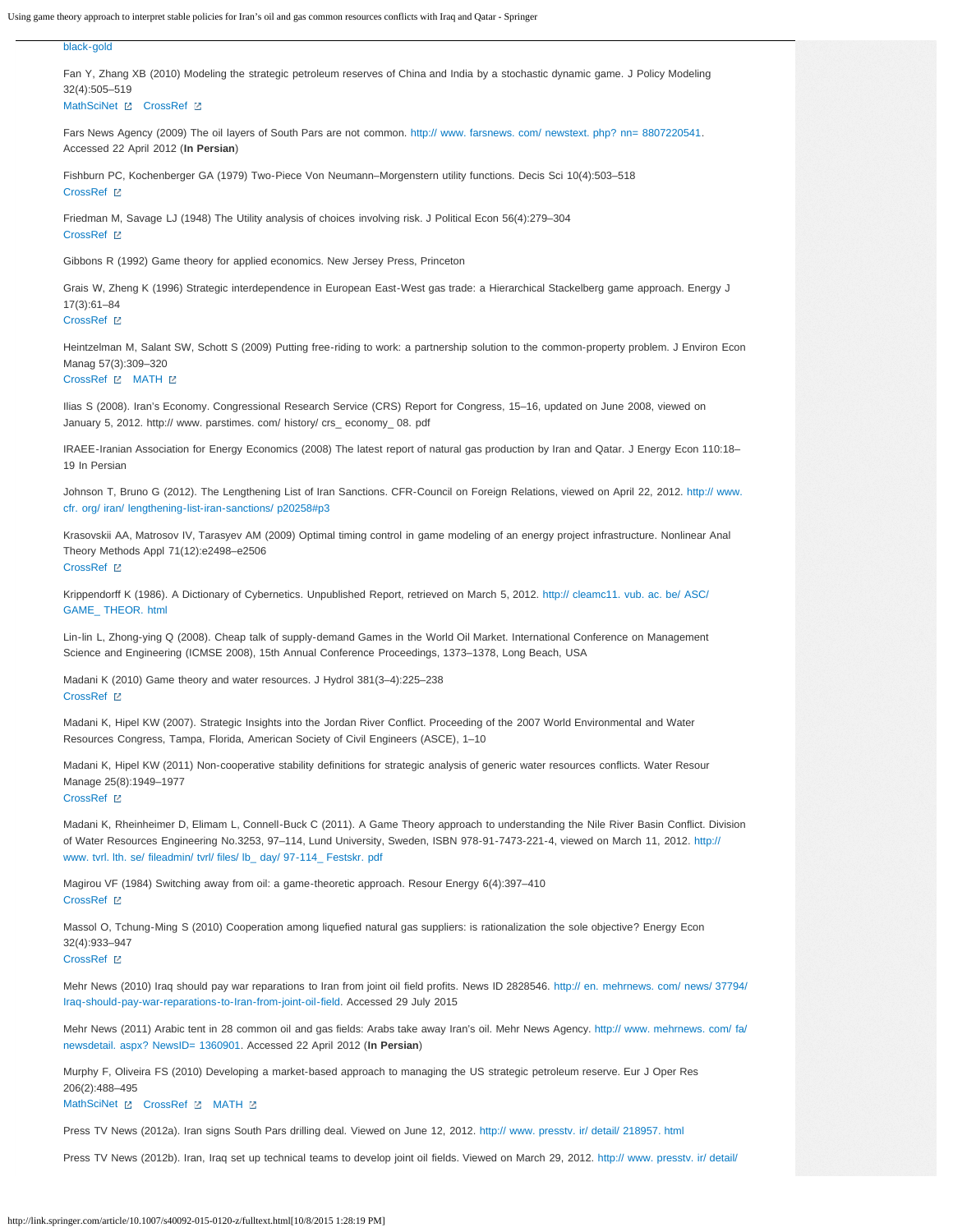<span id="page-11-20"></span>[231687. html](http://www.presstv.ir/detail/231687.html)

<span id="page-11-7"></span>Nowak AS (2006) A multigenerational dynamic game of resource extraction. Math Soc Sci 51(3):327–336 [CrossRef](http://dx.doi.org/10.1016/j.mathsocsci.2005.12.003) [MATH](http://www.emis.de/MATH-item?$1152.91367) M

OPEC-Organization of the Petroleum Exporting Countries (2010–2011). OPEC Annual Statistical Bulletin 2010–2011. 16–17, viewed on March 5, 2012. [http:// www. opec. org/ opec\\_ web/ static\\_ files\\_ project/ media/ downloads/ publications/ ASB2010\\_ 2011. pdf](http://www.opec.org/opec_web/static_files_project/media/downloads/publications/ASB2010_2011.pdf)

<span id="page-11-10"></span>Ostrom E, Gardner R, Walker J (1994) Rules games and common-pool resources. University of Michigan Press, Michigan

<span id="page-11-6"></span>Pagliero M (2003) Strategic interaction on the UK Gas Transportation System: the St. Fergus and Bacton constraints. Energy Econ 25(4):345– 358

[CrossRef](http://dx.doi.org/10.1016/S0140-9883%2802%2900109-3) <sub>[2]</sub>

<span id="page-11-17"></span>Reuters (2009). Iraq demands Iran withdraw troops from oil field. Viewed on June 24, 2012. [http:// www. reuters. com/ article/ 2009/ 12/ 18/ us](http://www.reuters.com/article/2009/12/18/us-iraq-iran-idUSTRE5BH1Y920091218)[iraq-iran-idUSTRE5BH1Y9200 91218](http://www.reuters.com/article/2009/12/18/us-iraq-iran-idUSTRE5BH1Y920091218)

<span id="page-11-3"></span>Reynolds DB (1999) Modeling OPEC behavior: theories of risk aversion for oil producer decisions. Energy Policy 27(15):901–912 [CrossRef](http://dx.doi.org/10.1016/S0301-4215%2899%2900076-2)<sup>12</sup>

<span id="page-11-18"></span>RFI-Radio France International (2009). Iran/Iraq: Phone conversation of the ministers of foreign affairs. Viewed on August 10, 2012. [http://](http://www.rfi.fr/actufa/articles/120/article_10013.asp) [www. rfi. fr/ actufa/ articles/ 120/ article\\_ 10013. asp.](http://www.rfi.fr/actufa/articles/120/article_10013.asp) (**In Persian**)

Ross WD (2010). Game Theory. The Stanford Encyclopedia of Philosophy (fall 2011 Edition), viewed on March 5, 2012. [http:// plato. stanford.](http://plato.stanford.edu/archives/fall2011/entries/game-theory) [edu/ archives/ fall2011/ entries/ game-theory](http://plato.stanford.edu/archives/fall2011/entries/game-theory)

<span id="page-11-4"></span>Schirillo S (2006). Russian Gas to Western Europe—A Game-theoretic Analysis. Diploma thesis, Socioeconomic Institute, University of Zurich, Swiss, May 2006. Viewed on January 13, 2012. [http:// www. ce. utexas. edu/ prof/ maidment/ grad/ schneider/ WaterResourceMan agement/](http://www.ce.utexas.edu/prof/maidment/grad/schneider/WaterResourceManagement/WaterResources.ppt) [WaterResources. ppt](http://www.ce.utexas.edu/prof/maidment/grad/schneider/WaterResourceManagement/WaterResources.ppt)

<span id="page-11-13"></span>Schneider K (2001). Water Resources and International Conflict: Game Theory. Power Point Presentation, viewed on March 4, 2012. [http://](http://staff.vwi.unibe.ch/industrieoekonomik/paper/Referat%20Zweifel.pdf) [staff. vwi. unibe. ch/ industrieoekonom ik/ paper/ Referat%20 Zweifel.](http://staff.vwi.unibe.ch/industrieoekonomik/paper/Referat%20Zweifel.pdf)

[pdfw](http://staff.vwi.unibe.ch/industrieoekonomik/paper/Referat%20Zweifel.pdf)ww.ce.utexas.edu/prof/maidment/grad/schneider/WaterResourceManagement/WaterResources.ppt

<span id="page-11-14"></span>Sheikhmohammady M, Madani K, Bahrini A, Tahmasebi A, Behmanesh I (2011). Modeling and analysis of the conflict over the Triple Islands in the Persian Gulf, Proceeding of the 2011 IEEE International Conference on Systems, Man, and Cybernetics (SMC), IEEE, Anchorage, Alaska, 3046–3050

<span id="page-11-1"></span>Shenoy PP (1980a) A two-person non-zero-sum game model the world oil market. Appl Math Model 4(4):295–300 [MathSciNet](http://www.ams.org/mathscinet-getitem?mr=582658) L<sup>2</sup> [CrossRef](http://dx.doi.org/10.1016/0307-904X%2880%2990198-5) L2

<span id="page-11-2"></span>Shenoy PP (1980b) A three-person cooperative game formulation of the world oil market. Math Model 4(4):301–307 [MathSciNet](http://www.ams.org/mathscinet-getitem?mr=582659) M [CrossRef](http://dx.doi.org/10.1016/0307-904X%2880%2990199-7) M [MATH](http://www.emis.de/MATH-item?$0439.90048) M

<span id="page-11-12"></span>Shor M (2005a). Game. Dictionary of Game Theory Terms, viewed on March 5, 2012. [http:// www. gametheory. net/ dictionary/ Game. html](http://www.gametheory.net/dictionary/Game.html)

<span id="page-11-19"></span>Shor M (2005b). Stag Hunt. Dictionary of Game Theory Terms, viewed on April 4, 2013. [http:// www. gametheory. net/ dictionary/ Games/](http://www.gametheory.net/dictionary/Games/StagHunt.html) [StagHunt. html](http://www.gametheory.net/dictionary/Games/StagHunt.html)

<span id="page-11-15"></span>Tala News (2013). Why "South Pars" do not contribute oil?. Viewed on January 26, 2015. [http:// www. talanews. com/ fa/](http://www.talanews.com/fa/%DA%86%D8%B1%D8%A7-%D9%BE%D8%A7%D8%B1%D8%B3-%D8%AC%D9%86%D9%88%D8%A8%DB%8C-%D9%86%D9%81%D8%AA-%D9%86%D9%85%DB%8C%E2%80%8C%D8%AF%D9%87%D8%AF%D8%9F-13633.html) [%DA%86%D8%B1%D8%A7-%D9%BE%D8%A7%D8%B1%D8%B3-%D8%AC%D9%86%D9%88%D8%A8%DB%8C-](http://www.talanews.com/fa/%DA%86%D8%B1%D8%A7-%D9%BE%D8%A7%D8%B1%D8%B3-%D8%AC%D9%86%D9%88%D8%A8%DB%8C-%D9%86%D9%81%D8%AA-%D9%86%D9%85%DB%8C%E2%80%8C%D8%AF%D9%87%D8%AF%D8%9F-13633.html) [%D9%86%D9%81%D8%AA-%D9%86%D9%85%DB%8C%E2%80%8C%D8%AF%D9%87%D8%AF%D8%9F-13633. html.](http://www.talanews.com/fa/%DA%86%D8%B1%D8%A7-%D9%BE%D8%A7%D8%B1%D8%B3-%D8%AC%D9%86%D9%88%D8%A8%DB%8C-%D9%86%D9%81%D8%AA-%D9%86%D9%85%DB%8C%E2%80%8C%D8%AF%D9%87%D8%AF%D8%9F-13633.html) (**In Persian**)

<span id="page-11-16"></span>The New York Times (2009). Iran-Iraq Standoff over Oil Field Ends. By T. Williams and D. Adnan. Viewed on March 27, 2012. [http:// www.](http://www.nytimes.com/2009/12/21/world/middleeast/21iraq.html) [nytimes. com/ 2009/ 12/ 21/ world/ middleeast/ 21iraq. html](http://www.nytimes.com/2009/12/21/world/middleeast/21iraq.html)

<span id="page-11-11"></span>Turocy TL, Von Stengel B (2001). An Introductory Survey of Game Theory. Prepared for the Encyclopedia of Information Systems, Academic Press, CDAM Research Report LSE-CDAM-2001-09, viewed on March 5, 2012. [http:// www. cdam. lse. ac. uk/ Reports/ Files/ cdam-2001-09.](http://www.cdam.lse.ac.uk/Reports/Files/cdam-2001-09.pdf) [pdf](http://www.cdam.lse.ac.uk/Reports/Files/cdam-2001-09.pdf)

<span id="page-11-8"></span>Wiszniewska-Matyszkiel A (2008) Common resources, optimality and taxes in dynamic games with increasing number of players. J Math Anal Appl 337(2):840–861

[MathSciNet](http://www.ams.org/mathscinet-getitem?mr=2386336) M [CrossRef](http://dx.doi.org/10.1016/j.jmaa.2007.03.033) M [MATH](http://www.emis.de/MATH-item?$1201.91150) M

<span id="page-11-9"></span>Yang Z (2008) How Does ANWR Exploration Affect OPEC Behavior? —A simulation study of an open-loop Cournot-Nash Game. Energy Econ 30(2):321–332

[CrossRef](http://dx.doi.org/10.1016/j.eneco.2006.12.002) [Z]

<span id="page-11-5"></span>Zweifel P, Krey B (2009) Russian gas to Western Europe: a game-theoretic analysis. J Energy Mark 2(4):3–28

## <span id="page-11-0"></span>Copyright information

© The Author(s) 2015

*Open Access*

*This article is distributed under the terms of the Creative Commons Attribution 4.0 International License ([http:// creativecommons. org/ licenses/](http://creativecommons.org/licenses/by/4.0/) [by/ 4. 0/ \)](http://creativecommons.org/licenses/by/4.0/), which permits unrestricted use, distribution, and reproduction in any medium, provided you give appropriate credit to the original*